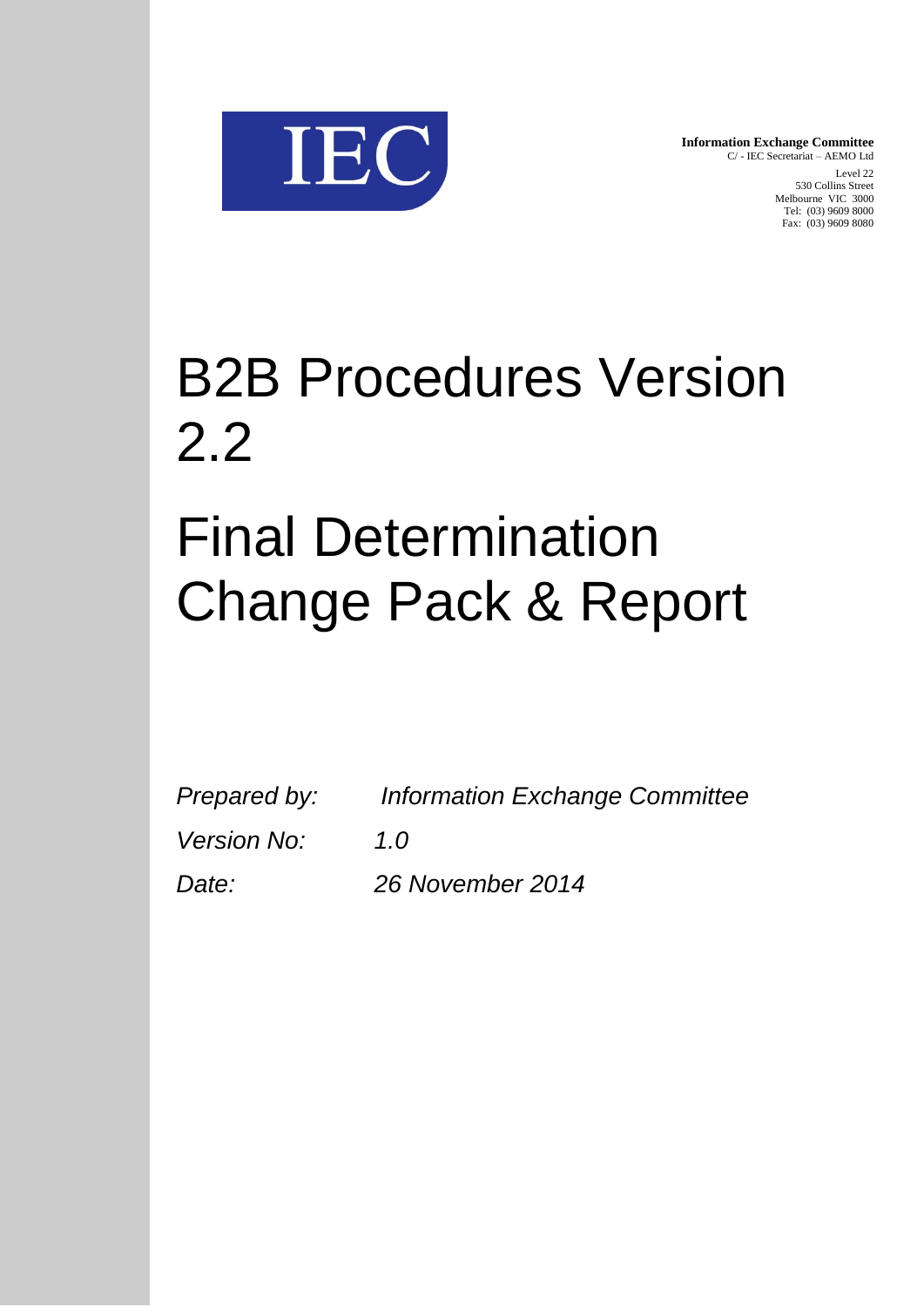## **Table of Contents**

| 1.                                     |      |                                                                                                                                                                                                                                                                                                                                                                                                                           |  |
|----------------------------------------|------|---------------------------------------------------------------------------------------------------------------------------------------------------------------------------------------------------------------------------------------------------------------------------------------------------------------------------------------------------------------------------------------------------------------------------|--|
| 2.                                     |      |                                                                                                                                                                                                                                                                                                                                                                                                                           |  |
| 3.                                     |      |                                                                                                                                                                                                                                                                                                                                                                                                                           |  |
| 4.                                     |      |                                                                                                                                                                                                                                                                                                                                                                                                                           |  |
| 5.                                     |      |                                                                                                                                                                                                                                                                                                                                                                                                                           |  |
| 5.1<br>5.2<br>5.3                      |      |                                                                                                                                                                                                                                                                                                                                                                                                                           |  |
|                                        |      |                                                                                                                                                                                                                                                                                                                                                                                                                           |  |
| 6.1<br>6.2<br>6.3<br>6.4<br>6.5        |      |                                                                                                                                                                                                                                                                                                                                                                                                                           |  |
| 7.                                     |      |                                                                                                                                                                                                                                                                                                                                                                                                                           |  |
| 7.1<br>7.2                             |      |                                                                                                                                                                                                                                                                                                                                                                                                                           |  |
| 8.                                     |      |                                                                                                                                                                                                                                                                                                                                                                                                                           |  |
| 9.                                     |      |                                                                                                                                                                                                                                                                                                                                                                                                                           |  |
| 9.1<br>9.2<br>9.3<br>9.4<br>9.5<br>9.6 |      | PROPOSED CHANGES TO THE B2B PROCEDURE CUSTOMER AND SITE DETAILS<br>PROPOSED CHANGES TO THE B2B PROCEDURE SERVICE ORDER PROCESS 15<br>PROPOSED CHANGES TO THE B2B PROCEDURE METER DATA PROCESS16<br>PROPOSED CHANGES TO THE B2B PROCEDURE ONE WAY NOTIFICATION PROCESS22<br>PROPOSED CHANGES TO THE B2B PROCEDURE TECHNICAL GUIDELINE FOR B2B<br>PROPOSED CHANGES TO THE B2B PROCEDURE TECHNICAL DELIVERY SPECIFICATION 24 |  |
| 10 <sub>1</sub>                        |      |                                                                                                                                                                                                                                                                                                                                                                                                                           |  |
|                                        | 10.1 |                                                                                                                                                                                                                                                                                                                                                                                                                           |  |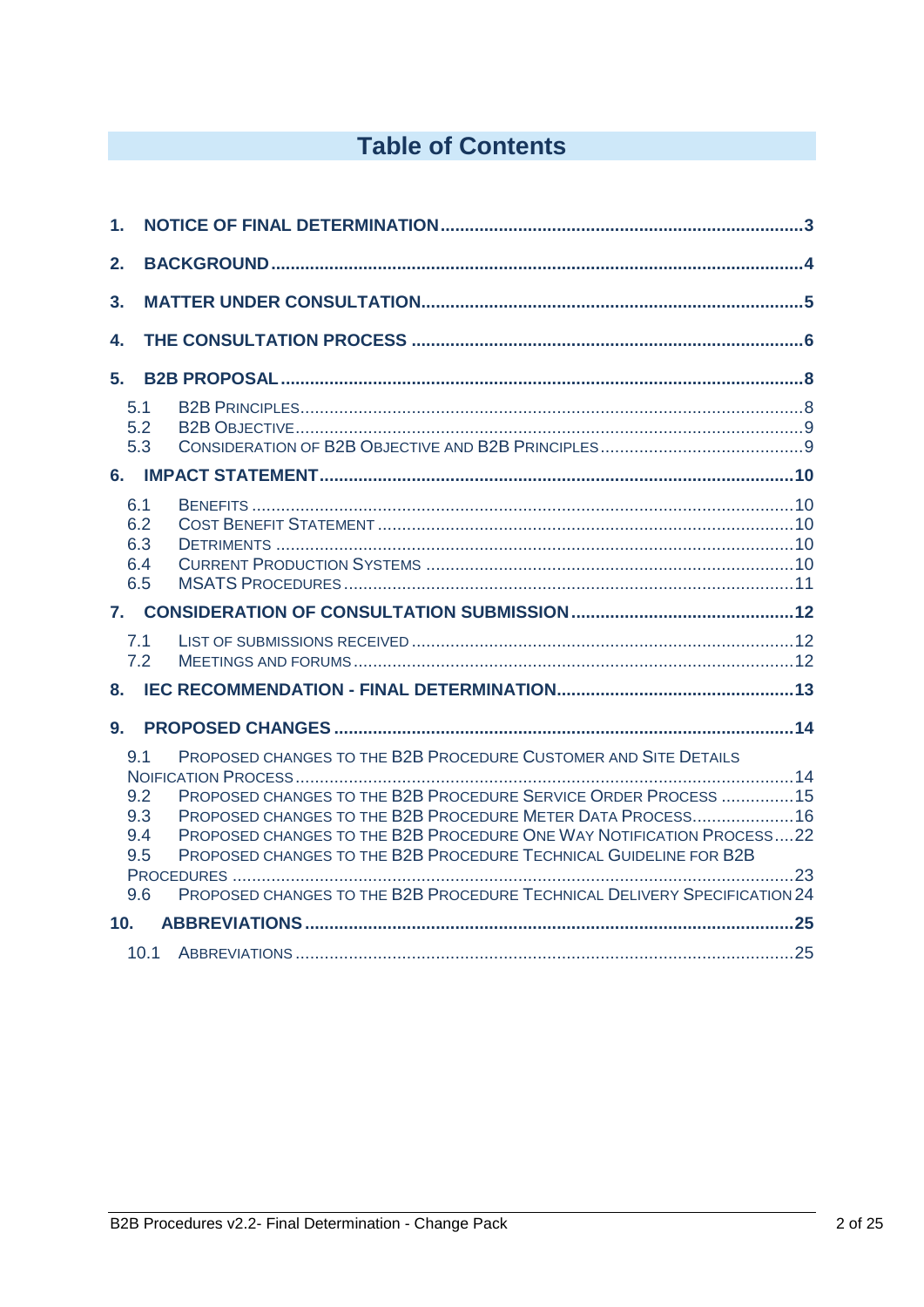### **1. Notice of Final Determination**

This Notice of Final Determination informs all NEM Registered Participants, Metering Providers, Intending Participants and interested parties that the Information Exchange Committee (IEC) has completed consultation on Business to Business (B2B) Procedures.

The consultation was conducted under Clause 7.2.A.3 of the National Electricity Rules (the Rules) in accordance with the Rules Consultation requirements in clause 8.9 of the Rules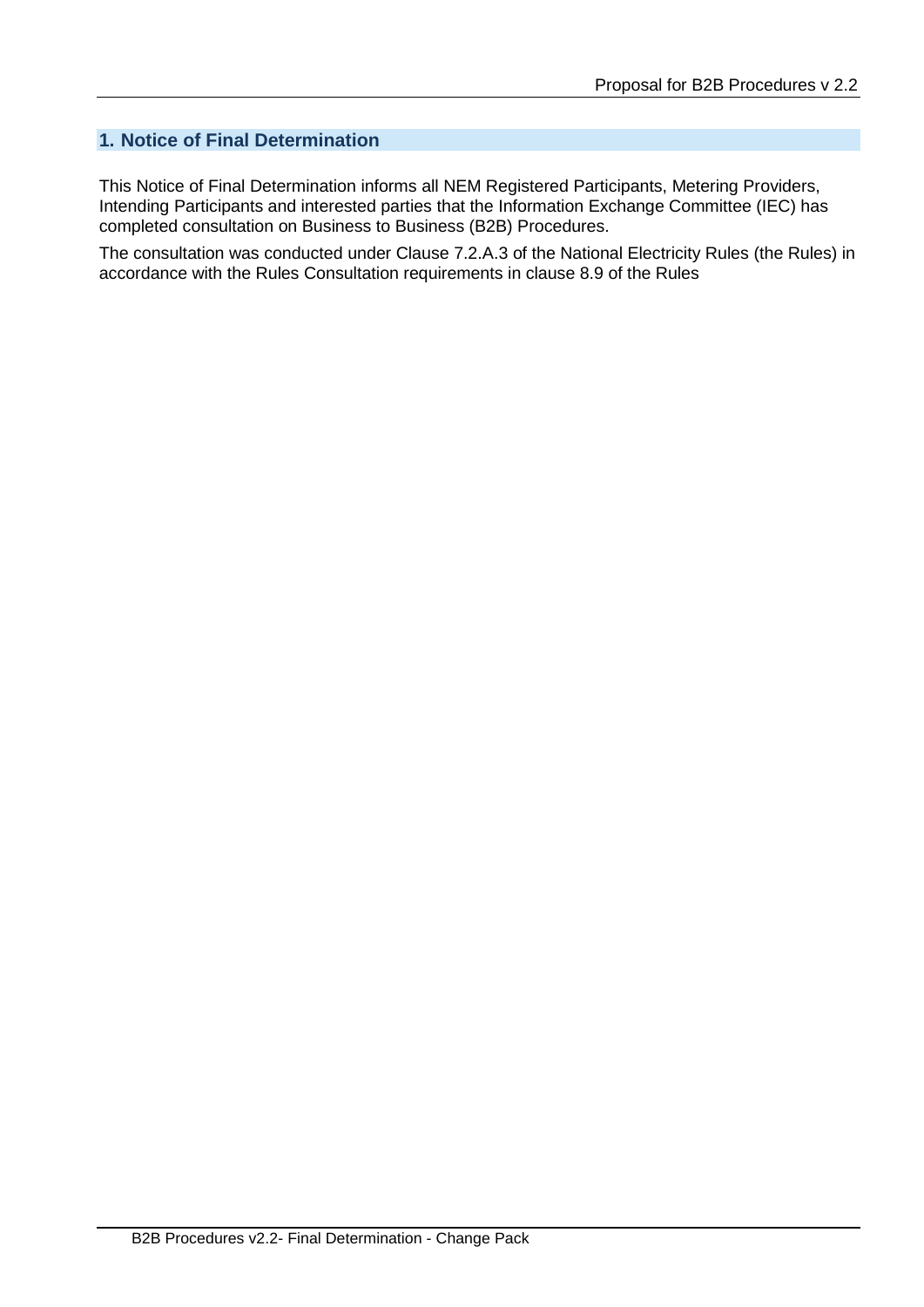#### **2. Background**

This document has been prepared to document amendments to the B2B Procedures which have been in operation since 23 December 2004 and have been modified to support ongoing business improvements since that time.

This document details changes to the current B2B Procedures as recommended by the B2B and MSATS Reference Group (BMRG) to the IEC and provides information on the impacts of these changes. The information provided meets the requirements for changing the B2B Procedures as detailed in Sections 7.2A.3 and 8.9 of the National Electricity Rules.

The proposed changes have been considered by the IEC and endorsed by the IEC's B2B and MSATS Reference Group (BMRG). Version 2.2 was released for second stage consultation on 24<sup>th</sup> September 2014 and closed to Participants submissions on 9<sup>th</sup> October 2014.

The changes under consultation have a proposed effective date of 13<sup>th</sup> May 2015.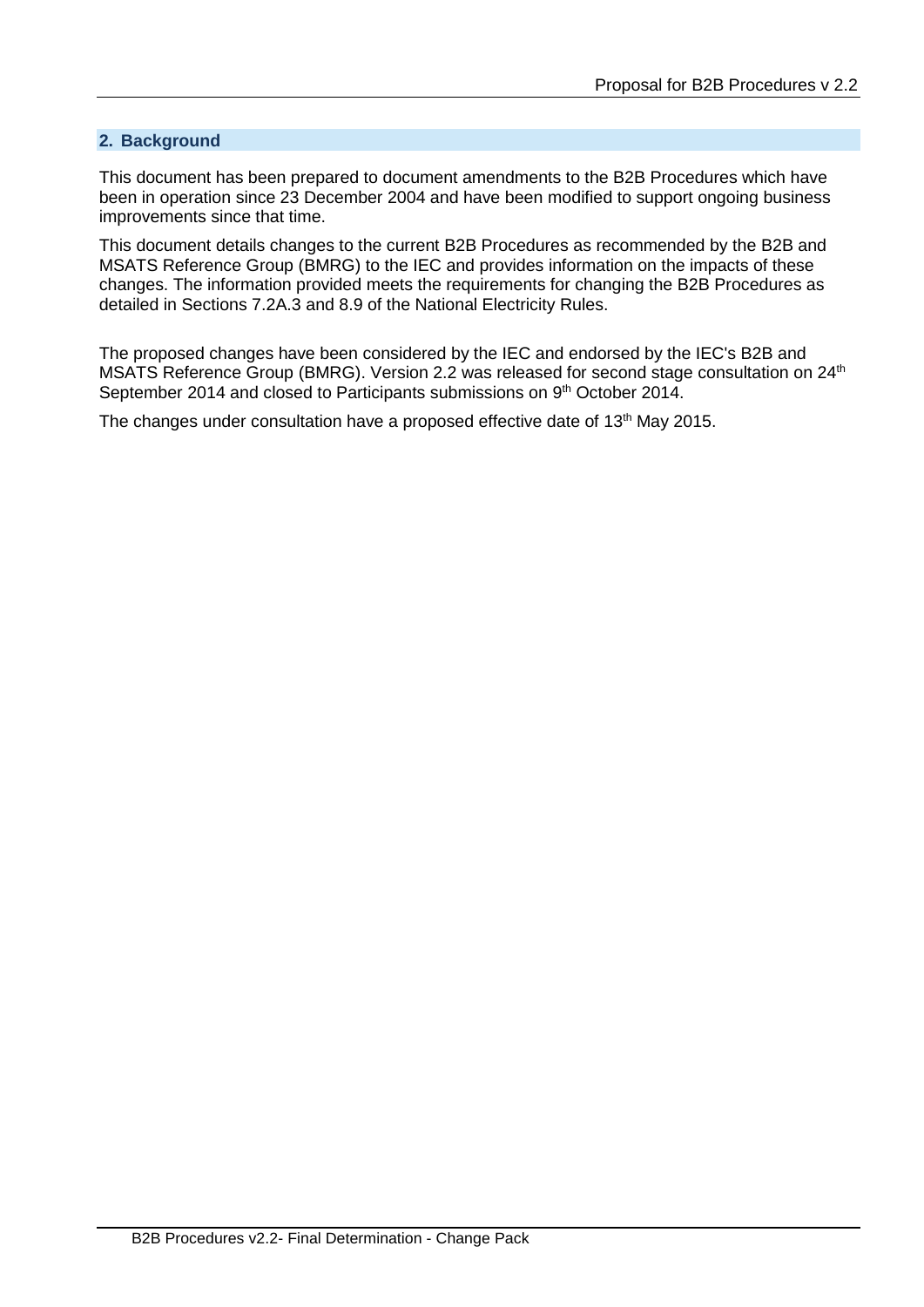#### **3. Matter Under Consultation**

The consultation relates to the B2B Proposal to amend the following B2B Procedures from Version 2.1 to Version 2.2;

- 1. Customer and Site Details Notification Process
- 2. Meter Data Process
- 3. One Way Notification Process
- 4. Service Order Process
- 5. Technical Delivery Specification
- 6. Technical Guidelines for B2B Procedures

The second stage of consultation closed on 9 October 2014. As requested by the IEC, all Participant responses received have been included in this change pack and relate to the following items:

#### **721 Provide Meter Data Timings**

Provide Meter Data Requests (PMD) have been a significant concern for Participants and Service Providers over a number of years. As a result of requests by the IEC, various analytical studies and workshops have taken place resulting in a clearly defined problem statement – timing guidance (although documented) is not evidently prescribed for participants and this results in various PMD requests being raised inappropriately in the National Electricity Market (NEM). The aim of this consultation is to provide greater clarity and definition around the existing timing requirements and obligations on both parties (FRMP and MDP) that currently exist for PMD's

#### **001 Minor & Manifest Changes**

This consultation includes a minor amendment to B2B Procedures – Customer and Site Details Notification Process. A statement regarding the timing of requests for CustomerDetailsRequest transaction had been left undefined as an administration error during the previous consultation. This change aligns the document to the original final determination from the B2B Procedures 2.1 consultation.

Responses to the Draft Determination were reviewed by the BMRG and IEC. The IEC requested and were provided further information relating to Meter Data Request timeframes from the Metering Services Working Group (MSWG). The key issues that resulted in procedure wording changes are summarised below;

- B2B Meter Data Process clause 3.2.3; replacement of the phrase 'prior to the completion of' with the word 'until'
- B2B Meter Data Process clause 3.2.3; improved consistency in the wording relating to number of business days required to wait.

All submissions are detailed in section 9 below and are published on AEMO's website.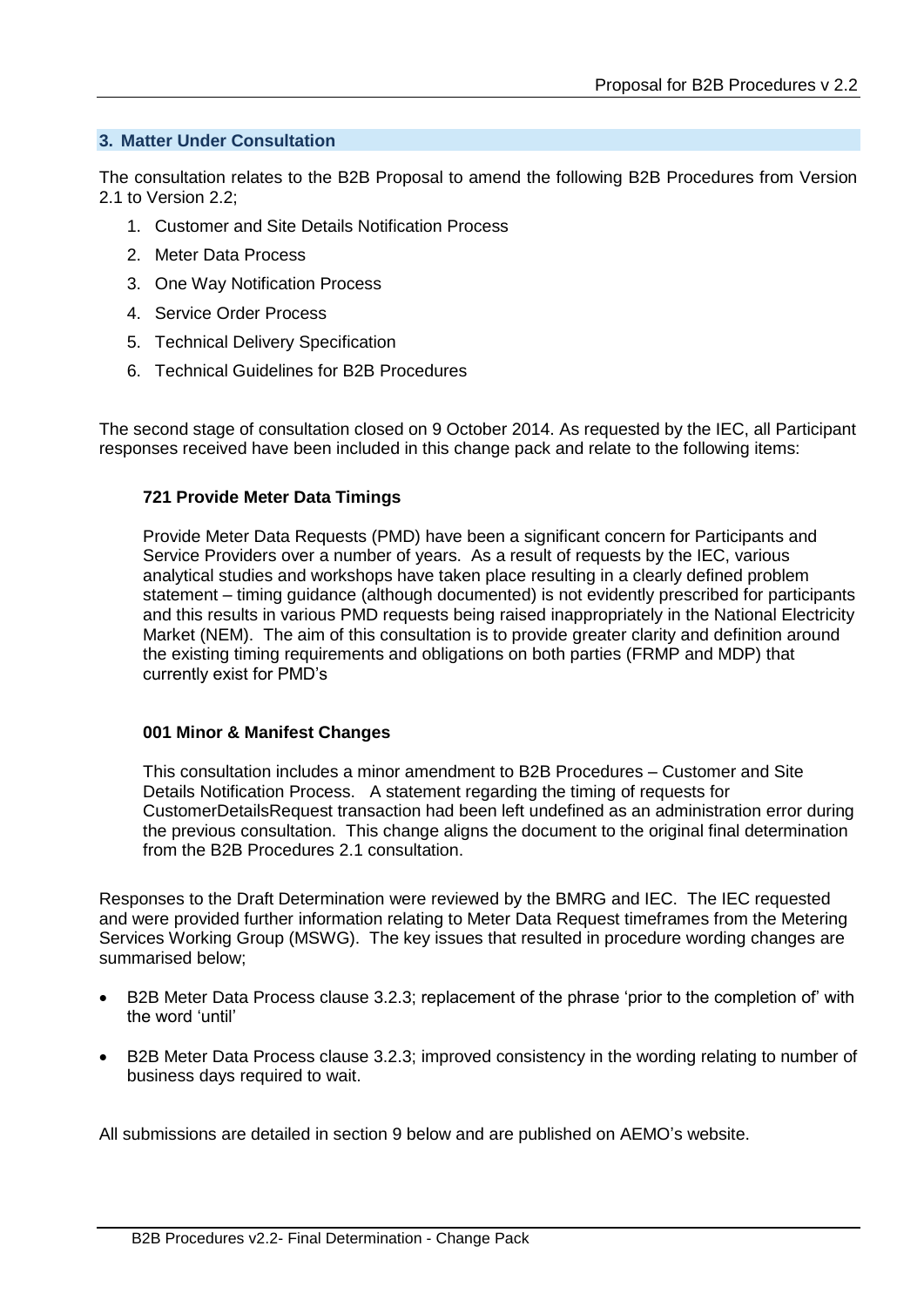## **4. The Consultation Process**

The following table is an outline of the consultation process to date.

| <b>Action</b>                                                                                                                      | <b>Start Date</b> | <b>End Date</b> | <b>Notes</b>                                                                                |
|------------------------------------------------------------------------------------------------------------------------------------|-------------------|-----------------|---------------------------------------------------------------------------------------------|
| IEC - Initial Meeting<br>Agreement by the IEC that a<br>prima facie case exist and<br>that consultation should<br>commence.        | 10/07/2014        | 17/07/2014      | Complete<br>Via circular<br>resolution                                                      |
| IEC issue notice of<br>consultation for publication<br>by AEMO                                                                     | 21/07/2014        | 21/07/2014      | Complete                                                                                    |
| Participant submissions to<br>be provided to AEMO.                                                                                 | 22/07/2014        | 25/08/2014      | Mandatory (min) 25<br>business days<br>permitted for<br>consultation responses.<br>Complete |
| Submission receipt date                                                                                                            | 26/08/2014        | 26/08/2014      | Complete                                                                                    |
| Consider all valid<br>submissions and prepare the<br>Draft Determination report.<br>This includes the change<br>marked procedures. | 27/08/2014        | 21/09/2014      | <b>Within 20 Business</b>                                                                   |
| <b>IEC Meeting - Review Draft</b><br>Determination                                                                                 | 23/09/2014        | 23/09/2014      | days of the submission<br>close date.                                                       |
| <b>Publish Draft Determination</b><br>consultation (incl. change<br>marked B2B Procedures)                                         | 24/09/2014        | 24/09/2014      | Complete                                                                                    |
| Participant submissions to<br>Draft Determination to be<br>provided to AEMO.                                                       | 25/09/2014        | 08/10/2014      | Mandatory 10 business<br>days permitted for<br>consultation responses.                      |
|                                                                                                                                    |                   |                 | Complete                                                                                    |
| Submission receipt date                                                                                                            | 09/10/2014        | 09/10/2014      | Complete                                                                                    |
| Consider all valid<br>submissions and prepare the<br>Final Determination report.<br>This includes the change<br>marked procedures  | 10/10/2014        | 20/11/2014      | Within 30 Business<br>Days of the submission<br>close date                                  |
| <b>IEC Meeting - Review Final</b><br>Determination                                                                                 | 21/11/2014        | 21/11/2014      |                                                                                             |
| AEMO Publish B2B v2.2<br>Final Determination, IEC<br>Recommendation                                                                | 26/11/2014        | 26/11/2014      | 3 days from receipt of<br>IEC recommendation                                                |
| <b>AEMO Board Meeting to</b><br>make 'B2B Decision'                                                                                | 04/12/2014        | 04/12/2014      | 10 days from receipt of                                                                     |
| AEMO Publish B2B v2.2<br><b>AEMO Board Decision</b>                                                                                | 05/12/2014        | 05/12/2014      | <b>IEC</b> recommendation                                                                   |
| B2B Procedure v2.2                                                                                                                 | 13/05/15          | 13/05/15        | Proposed                                                                                    |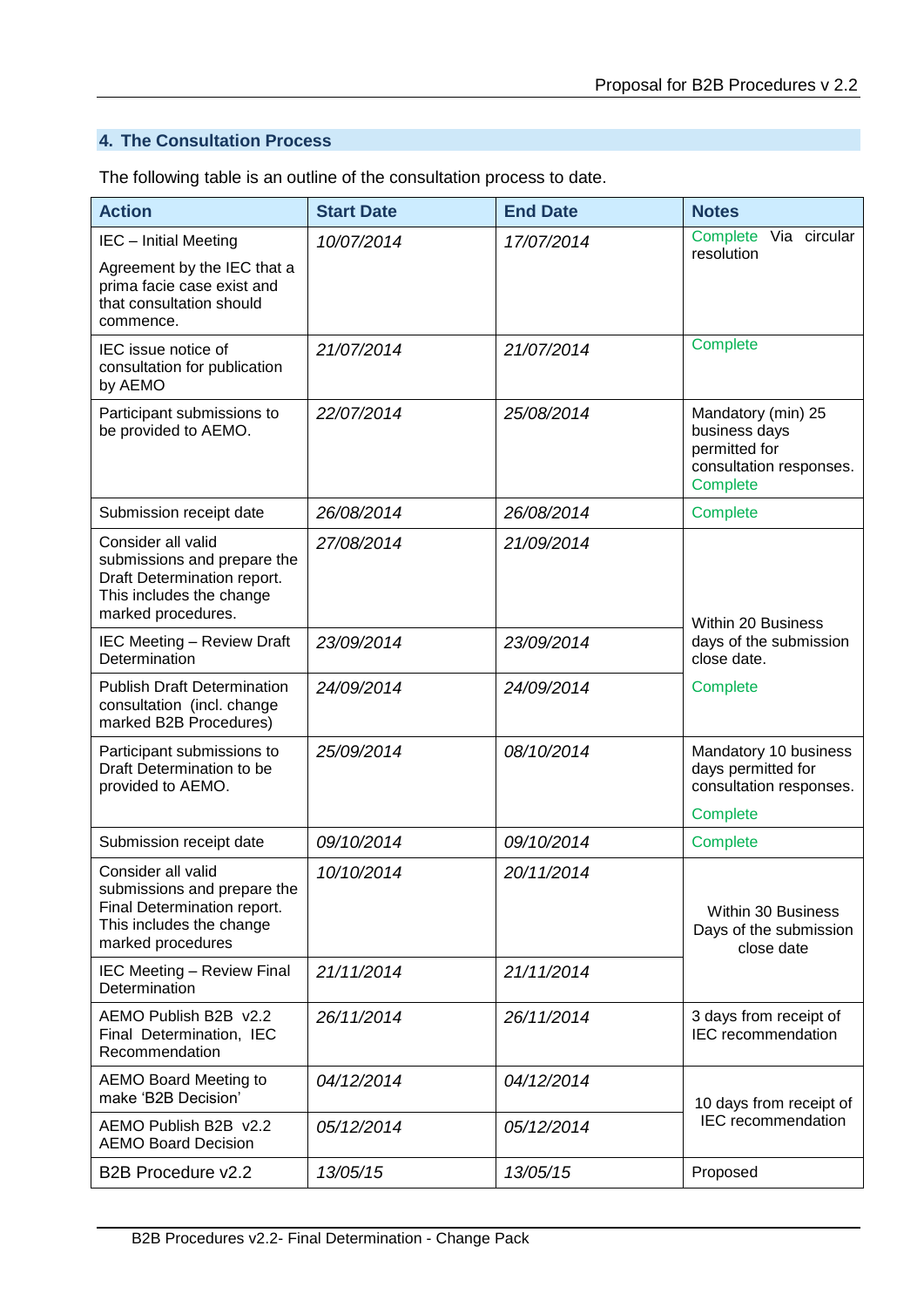| effective date |  | implementation date at  |
|----------------|--|-------------------------|
|                |  | the time of publication |
|                |  | of this document.       |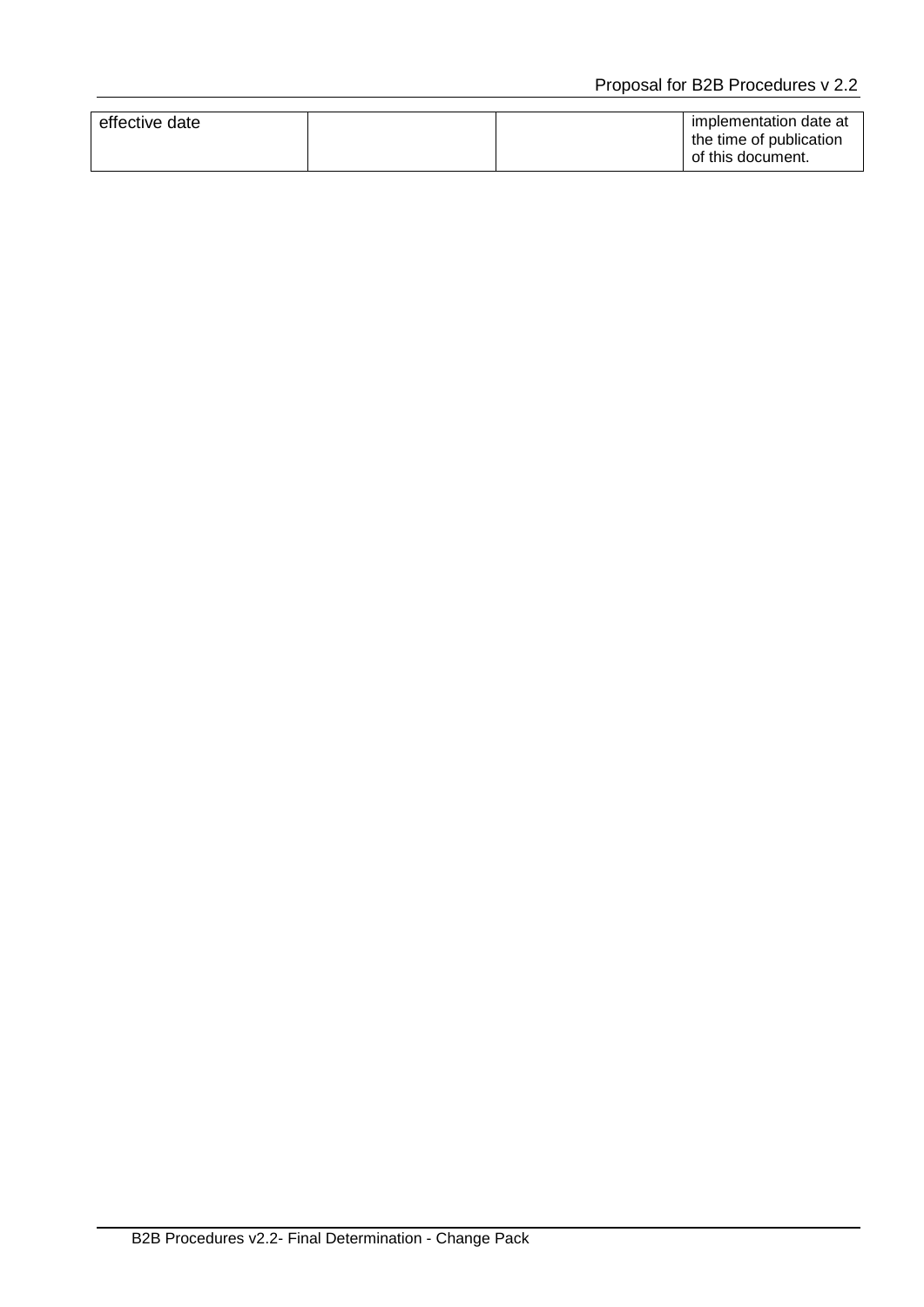#### **5. B2B Proposal**

The changes documented directly impact the B2B Procedure Meter Data Process and Customer and Site Details Notification Process and have been developed as a result of a request from industry and are documented in Section 3 of this document.

#### **5.1 B2B Principles**

In making their decision, the IEC considered all the B2B Principles and on balance agreed the first 2 principles were most relevant to this change, and noted that all of the principles are fully supported by this change.

| <b>B2B Principle</b>                                                                                                                                                            | <b>Justification</b>                                                                                                                                                                                                                                                                                                                                                                                                         |
|---------------------------------------------------------------------------------------------------------------------------------------------------------------------------------|------------------------------------------------------------------------------------------------------------------------------------------------------------------------------------------------------------------------------------------------------------------------------------------------------------------------------------------------------------------------------------------------------------------------------|
| B2B Procedures should provide a uniform<br>approach to B2B Communications in<br>participating jurisdictions in which there are<br>no franchise customers.                       | The proposed B2B Procedures support a<br>uniform approach to B2B Communications<br>in all jurisdictions. The improvements of<br>Provide Meter Data Requests (PMD)<br>timing, collate all obligations regarding<br>requests for data in a single location<br>rather than spread across a number of<br>procedures. This improves the<br>interpretation and clearly defines a<br>uniform approach for this national<br>process. |
| <b>B2B Procedures should detail operational</b><br>and procedural matters and technical<br>requirements that result in efficient, effective<br>and reliable B2B Communications. | The proposed B2B Procedures improve<br>the communications process between<br>participants by providing clarity of timings<br>and obligations of participants in relation<br>to the sending of Provide Meter Data<br>Requests (PMD).                                                                                                                                                                                          |
| B2B Procedures should avoid unreasonable<br>discrimination between Local Retailers,<br><b>Market Customers and Distribution Network</b><br>Service Providers.                   | The proposed PMD changes to the B2B<br>Procedures do not introduce changes that<br>would discriminate between Local<br>Retailers, Market Customers and<br><b>Distribution Network Service Providers.</b><br>The PMD is a transaction that can be<br>raised by any market participant who is<br>entitled to the meter data, thus removes<br>any discrimination.                                                               |
| <b>B2B Procedures should protect the</b><br>confidentiality of commercially sensitive<br>information.                                                                           | The proposed B2B Procedures do not<br>introduce changes that would compromise<br>the confidentiality of commercially<br>sensitive information. As with all B2B<br>transactions only those market<br>participants entitled to the data are able to<br>use the PMD transaction.                                                                                                                                                |

The IEC considers that the B2B Proposal supports each of the B2B Principles as follows: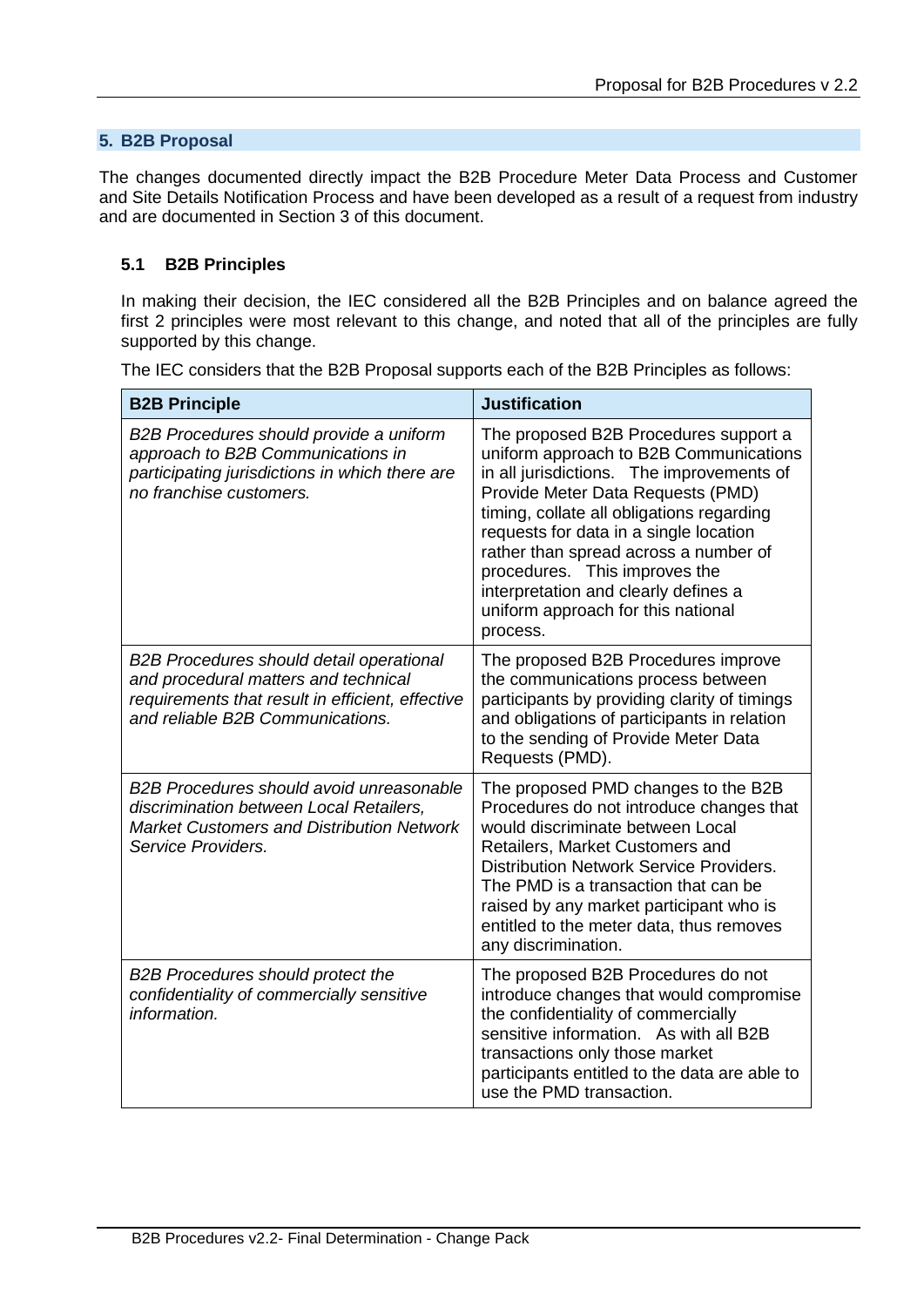#### **5.2 Consideration of B2B Objective and B2B Principles**

The IEC is required to consider the B2B Objective and B2B Principles in considering each submission received during the first stage initial consultation (clause 7.2A.3(g) of the Rules).

#### The **B2B Objective** states:

The benefits from B2B Communications to Local Retailers, Market Customers and Distribution Network Service Providers as a whole should outweigh the detriments to Local Retailers, Market Customers and Distribution Network Service Providers as a whole.

The IEC maintains that the proposed changes contained in this change pack satisfy the above B2B Objective and B2B Principles refer to section 5.1 & 6.1 for further details.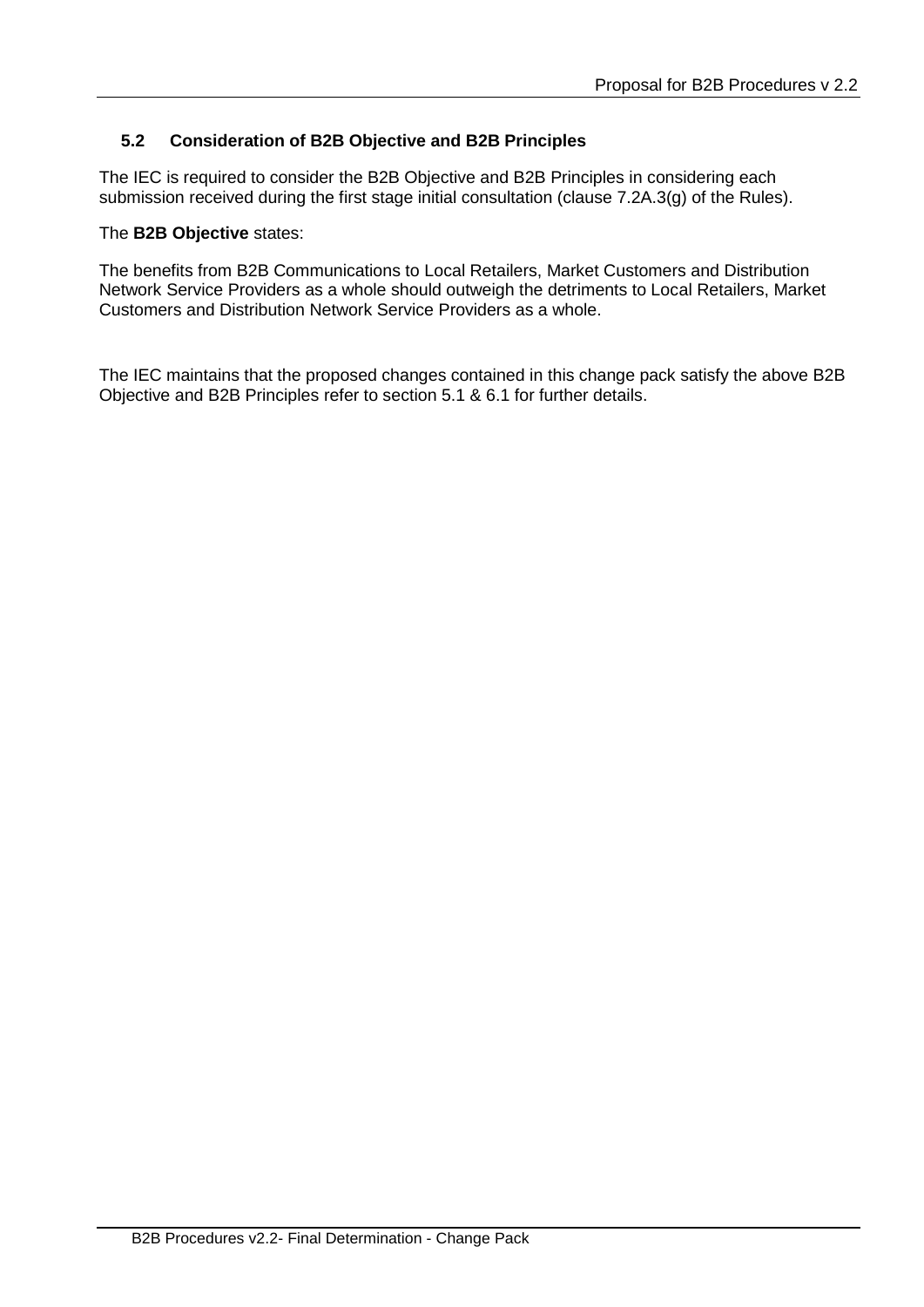#### **6. Impact Statement**

This impact statement sets out an overview of the likely impacts, including benefits and costs, of the proposed amendments to the B2B Procedures on AEMO, Local Retailers, Market Customers, Metering Providers and Distribution Network Service Providers (DNSP).

#### **6.1 Benefits**

The B2B Proposal supports the B2B Objective in the following ways:

- Ensuring increased clarity and consistent understanding of the correct timings for initiation and completion of meter data requests which will result in a reduction in inappropriately timed meter data requests (PMDs) from retailers and meter data providers resulting in operational efficiencies for the meter data provider.
- Reducing the number of failed PMDs hence potentially reducing billing delays caused by subsequent retailer operational actions and therefore better enabling the timely and accurate billing of end consumers.
- Potentially reducing follow-up data request transactions (VMDs) triggered by failure of illtimed PMDs

#### **6.2 Cost Benefit Statement**

Although significant benefits have been identified to the industry through this change, a qualitative rather than an economic CBA was undertaken, therefore it is expected that from an operational perspective, the clarity of timing will result in less manual intervention and rejection of PMD requests. Allowing MDPs to deliver data requests more quickly than before.

The end benefit will ensure that Participants are able to obtain billable meter data in a faster period of time, enabling timely and accurate billing.

#### **6.3 Detriments**

There is expected to be no detriments as a direct result of this consultation. These changes remove the opportunity for differing interpretations of the current obligations in the NEM. Some Participants may need to make systems and/or process changes to ensure existing pre-requisites are met however this is not as a direct result of the clauses documented.

#### **6.4 Current Production Systems**

As noted in section 6.3 there is expected to be no change to Participant systems as a result of these changes. However Local Retailer's & Financially Responsible Market Participants have advised that given the previous construct of the obligations across a number of procedures and thus the room for interpretation, they may make change to their own production systems.

The IEC specifically sought feedback on the timing for implementation of this change throughout the consultation and agreed via the Draft Determination that a May 2015 effective date was appropriate.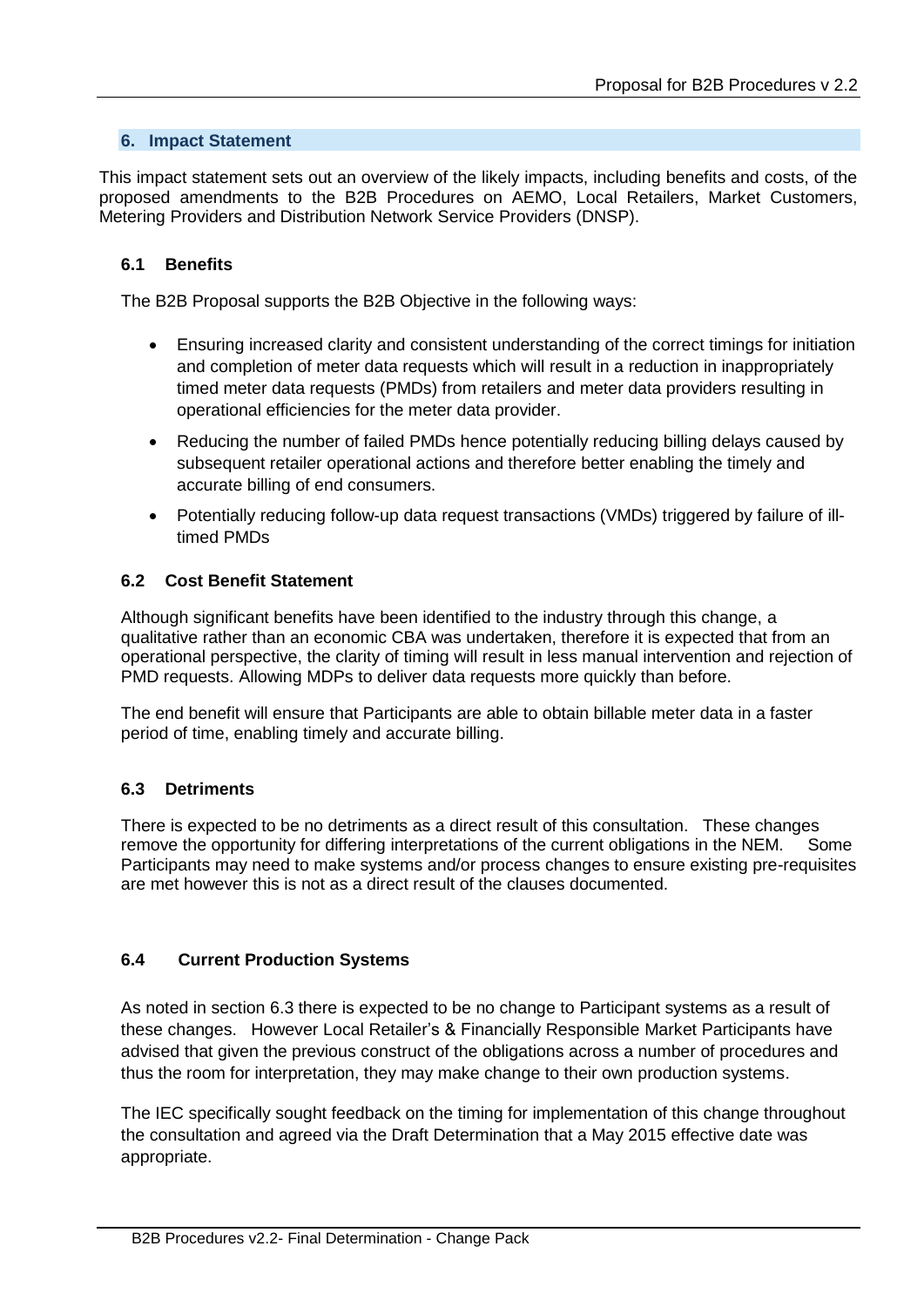#### **6.5 MSATS Procedures**

AEMO has advised that there is no assessed impact to the Market Settlements and Transfers Solution (MSATS) Procedures or the NEM RoLR Processes; Part A - MSATS Procedure: RoLR Procedures RoLR Process or MSATS systems as a result of this B2B Proposal.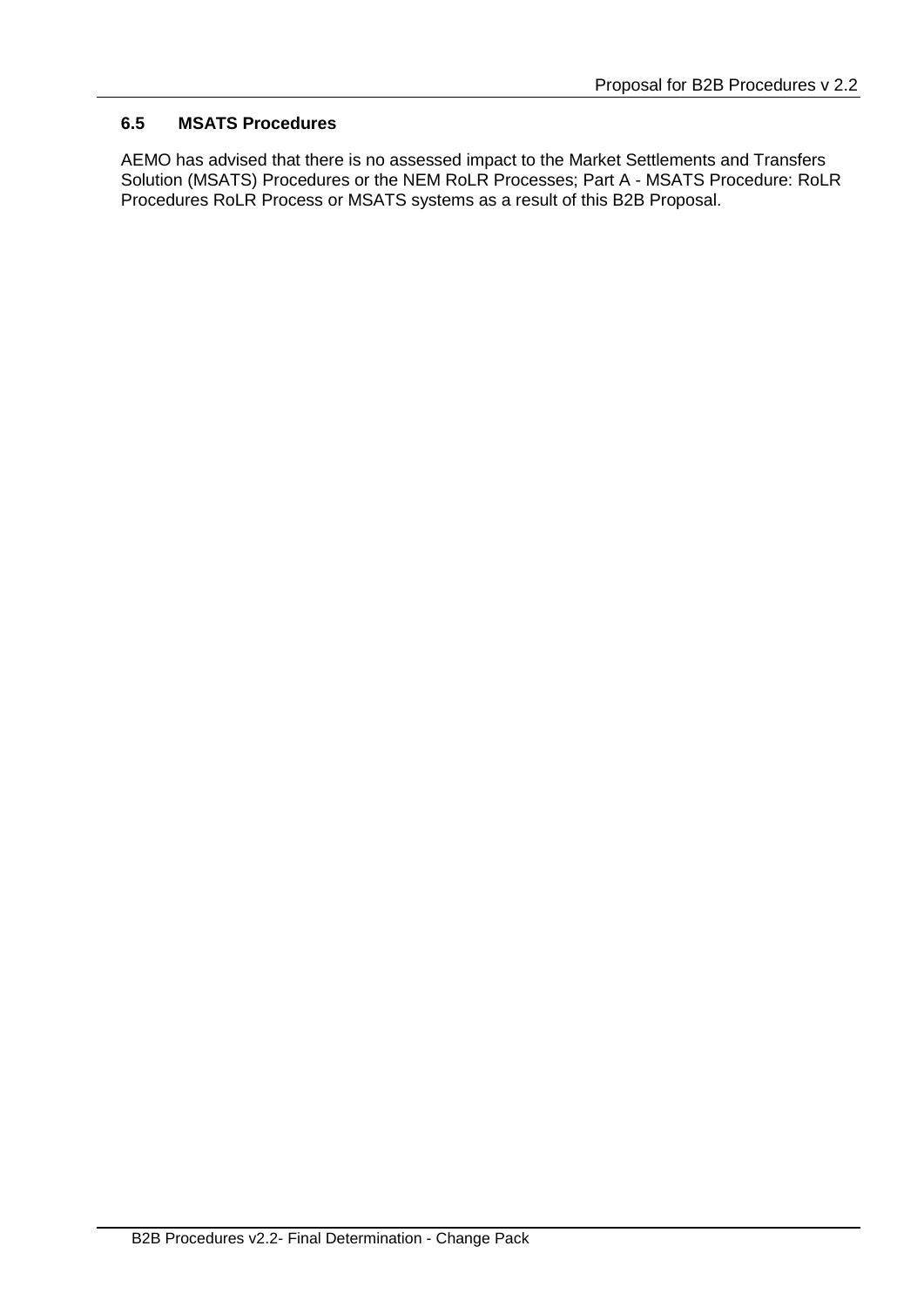### **7. Consideration of consultation submission**

#### **7.1 List of submissions received**

The IEC received 4 submissions from Participant organisations in response to the notice of second stage consultation. The following is a list of respondents:

|               | <b>Respondent</b> | <b>Participant type/role/Interested Party</b> |
|---------------|-------------------|-----------------------------------------------|
|               | AGL               | Retailer                                      |
| $\mathcal{P}$ | Energex           | Retailer                                      |
| 3             | EnergyAustralia   | Retailer                                      |
| 4             | Origin Energy     | Retailer                                      |

Details of submissions received are provided in section 9. Individual submissions received can also be viewed on AEMO's website at:

[http://www.aemo.com.au/Consultations/National-Electricity-Market/Notice-of-Consultation-Business](http://www.aemo.com.au/Consultations/National-Electricity-Market/Notice-of-Consultation-Business-to-Business-B2B-Procedures-Version-2_2)[to-Business-B2B-Procedures-Version-2\\_2](http://www.aemo.com.au/Consultations/National-Electricity-Market/Notice-of-Consultation-Business-to-Business-B2B-Procedures-Version-2_2)

#### **7.2 Meetings and forums**

No additional meeting or forums were requested by industry participants.

On behalf of the IEC, the BMRG considered the submissions via circular resolution and provided recommendations to the IEC.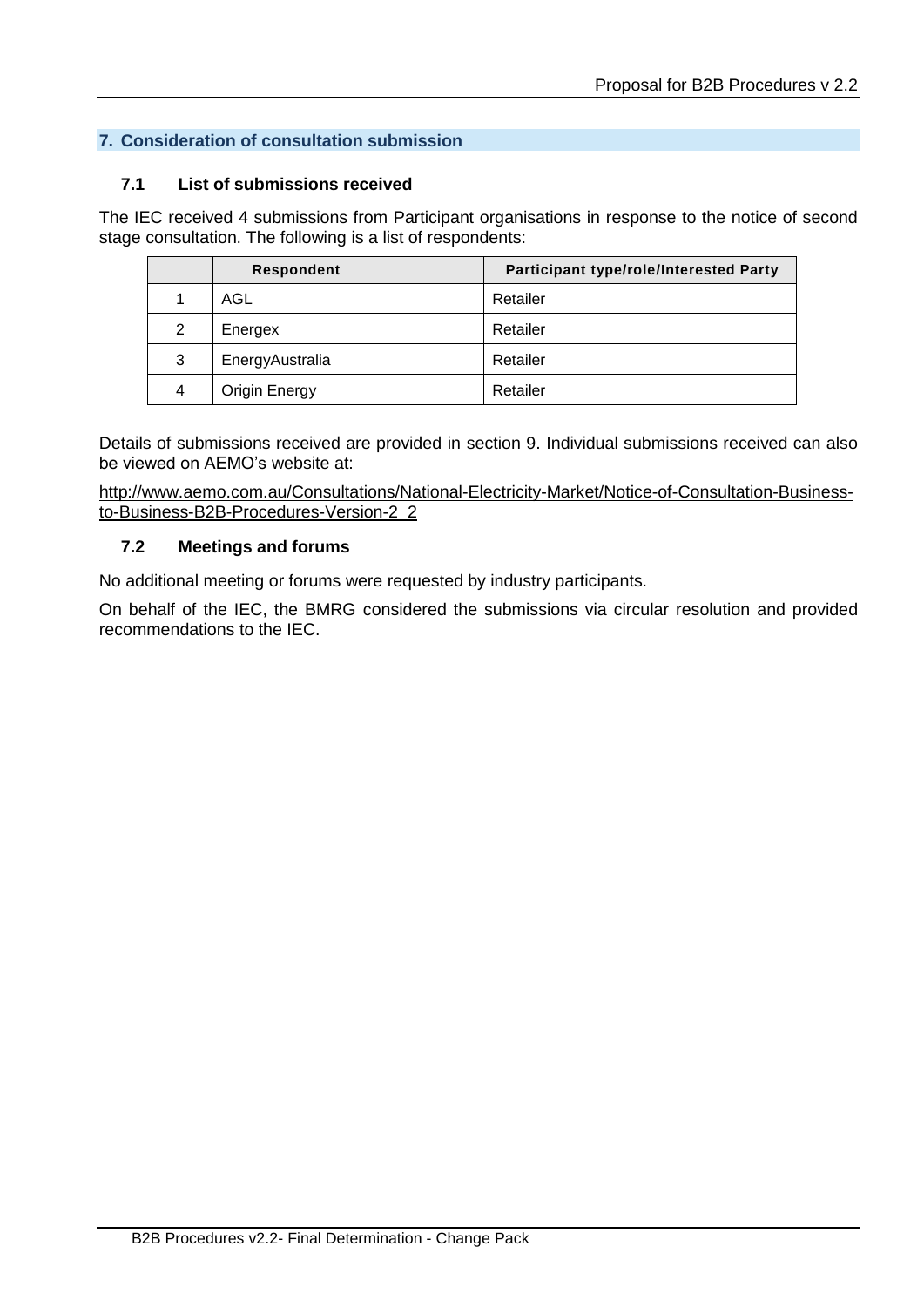#### **8. IEC Recommendation - Final Determination**

Under Clause 7.2A.3 of the Rules, the IEC final determination recommends that the B2B Procedures be amended to include Version 2.2 of the following B2B Procedures:

- 1. Customer and Site Details Notification Process
- 2. Meter Data Process
- 3. One Way Notification Process
- 4. Service Order Process
- 5. Technical Delivery Specification
- 6. Technical Guidelines for B2B Procedures

The consultation documents are published on the AEMO website.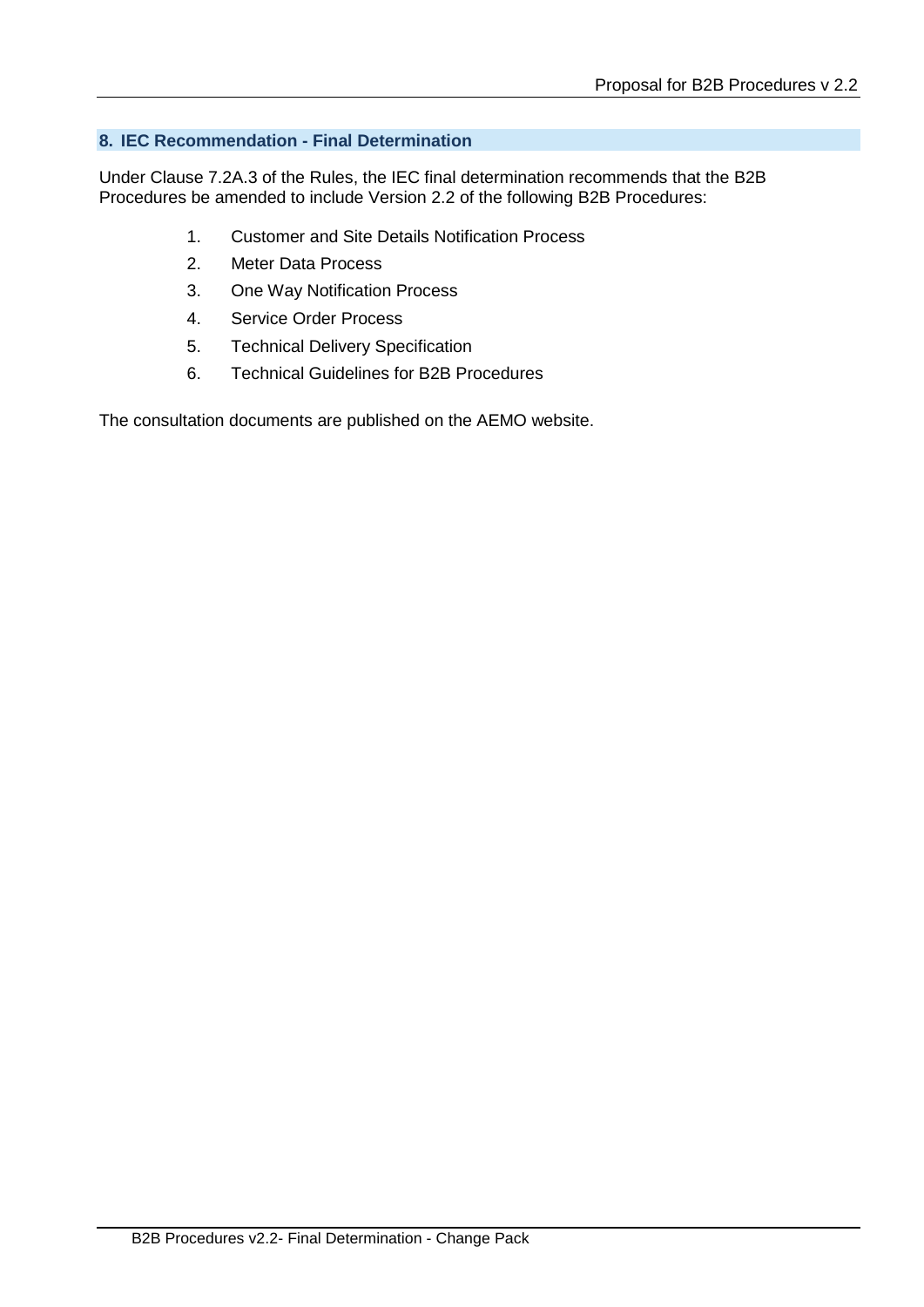B2B Procedures v2.2- Final Determination - Change Pack **NOTE:** All proposed additions to the B2B Procedures are highlighted in red colour text. All proposed deletions from the B2B Procedures are highlighted in red strike through text. Example: Reference. Changes proposed as part of the Draft Determination are highlighted in blue colour text.

#### **9. Proposed Changes**

This section lists the changes proposed to the current B2B Procedures: Version 2.1 published on AEMO's website.

The following respondents agreed or provided no comment with the changes consulted except where noted and captured in each table in this section.

- i. AGL
- ii. Energex
- iii. Energy Australia
- iv. Origin

The changes have been documented as follows\*;

#### **9.1 Proposed changes to the B2B Procedure Customer and Site Details Notification Process**

#### **Final Determination**

change since publishing the Draft no further comments on this item.

change since publishing the Draft

Igh the effective date has been identified as be noted that participants who request PMDs edural changes at any time prior to this date.

| Item  | <b>Solution</b><br>ID | <b>Description</b>                                                                                                                                                                                                                                                                                                             | <b>Participant Responses to Draft Determination</b>                                                                                                                                                                                                                                                                                                                                                                                                                                                                                                                          | Rati<br>ng |                                                                                                                              |
|-------|-----------------------|--------------------------------------------------------------------------------------------------------------------------------------------------------------------------------------------------------------------------------------------------------------------------------------------------------------------------------|------------------------------------------------------------------------------------------------------------------------------------------------------------------------------------------------------------------------------------------------------------------------------------------------------------------------------------------------------------------------------------------------------------------------------------------------------------------------------------------------------------------------------------------------------------------------------|------------|------------------------------------------------------------------------------------------------------------------------------|
| 8.1.1 | 721                   | <b>Timing Requirement for Sending CustomerDetailsRequests</b><br>a. In relation to a customer transfer, the DNSP must not send a<br>CustomerDetailsRequest for a NMI before the Close of<br>Business of the fifth business day following-receipt of the<br>completion notification of the CATS Change Retailer<br>transaction. |                                                                                                                                                                                                                                                                                                                                                                                                                                                                                                                                                                              |            | The IEC have made no o<br>Determination and have                                                                             |
| 8.1.2 | 721                   | Update the version number from 2.1 to 2.2 in the document<br>history.<br>The proposed effective date is 13 May 2015                                                                                                                                                                                                            | <b>Energex</b><br>Energex has no comments on any of the<br>changes in any of the documents in relation<br>to this consultation.<br>However, in relation to the proposed effective<br>date of the PMD changes, Energex strongly<br>opposes any change to the proposed<br>effective date given that these changes only<br>seek to clarify what timing requirements we<br>would have always expected the PMD to be<br>operated against.<br>Any delay to implementation costs us time<br>and effort, particularly if PMD's sent too early<br>are generating VMD's as is expected |            | The IEC have made no o<br>Determination.<br>The IEC note that althou-<br>13 May 2015, it should b<br>may implement the proce |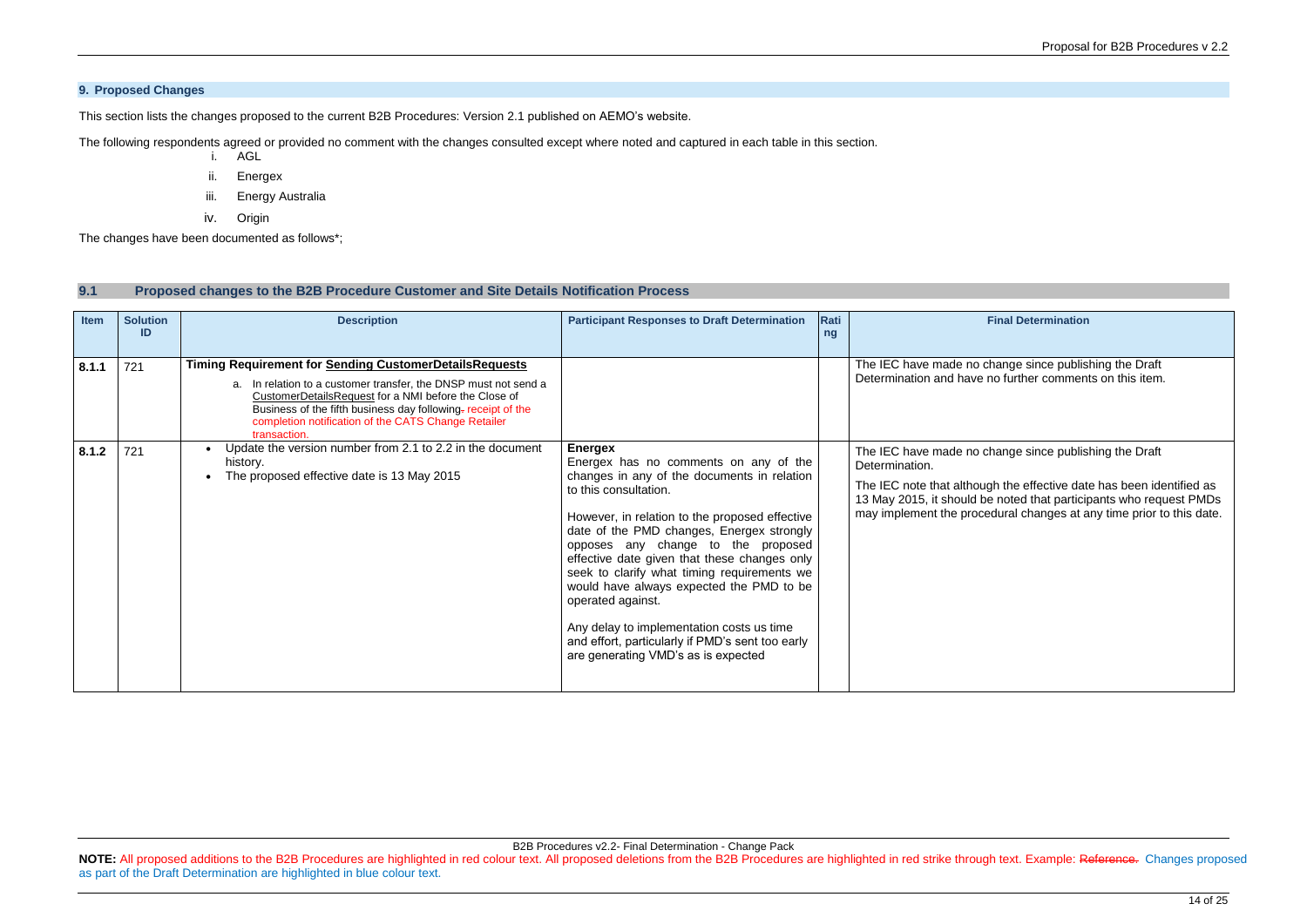**Paral Determination** 

ade no change since publishing the Draft

#### B2B Procedures v2.2- Final Determination - Change Pack NOTE: All proposed additions to the B2B Procedures are highlighted in red colour text. All proposed deletions from the B2B Procedures are highlighted in red strike through text. Example: Reference. Changes proposed as part of the Draft Determination are highlighted in blue colour text.

at although the effective date has been identified as 13 May 2015, participants who request PMDs may implement the procedural changes at any time prior to

| 9.2   |     | Proposed changes to the B2B Procedure Service Order Process           |                                                     |        |                                                                          |
|-------|-----|-----------------------------------------------------------------------|-----------------------------------------------------|--------|--------------------------------------------------------------------------|
| Item  | ID  | Solution Description                                                  | <b>Participant Responses to Draft Determination</b> | Rating |                                                                          |
| 8.2.1 | 721 | Update the version number from 2.1 to 2.2 in the document<br>history. |                                                     |        | The IEC have ma<br>Determination.                                        |
|       |     | The proposed effective date is 13 May 2015<br>$\bullet$               |                                                     |        | The IEC note tha<br>identified as 13 N<br>may implement th<br>this date. |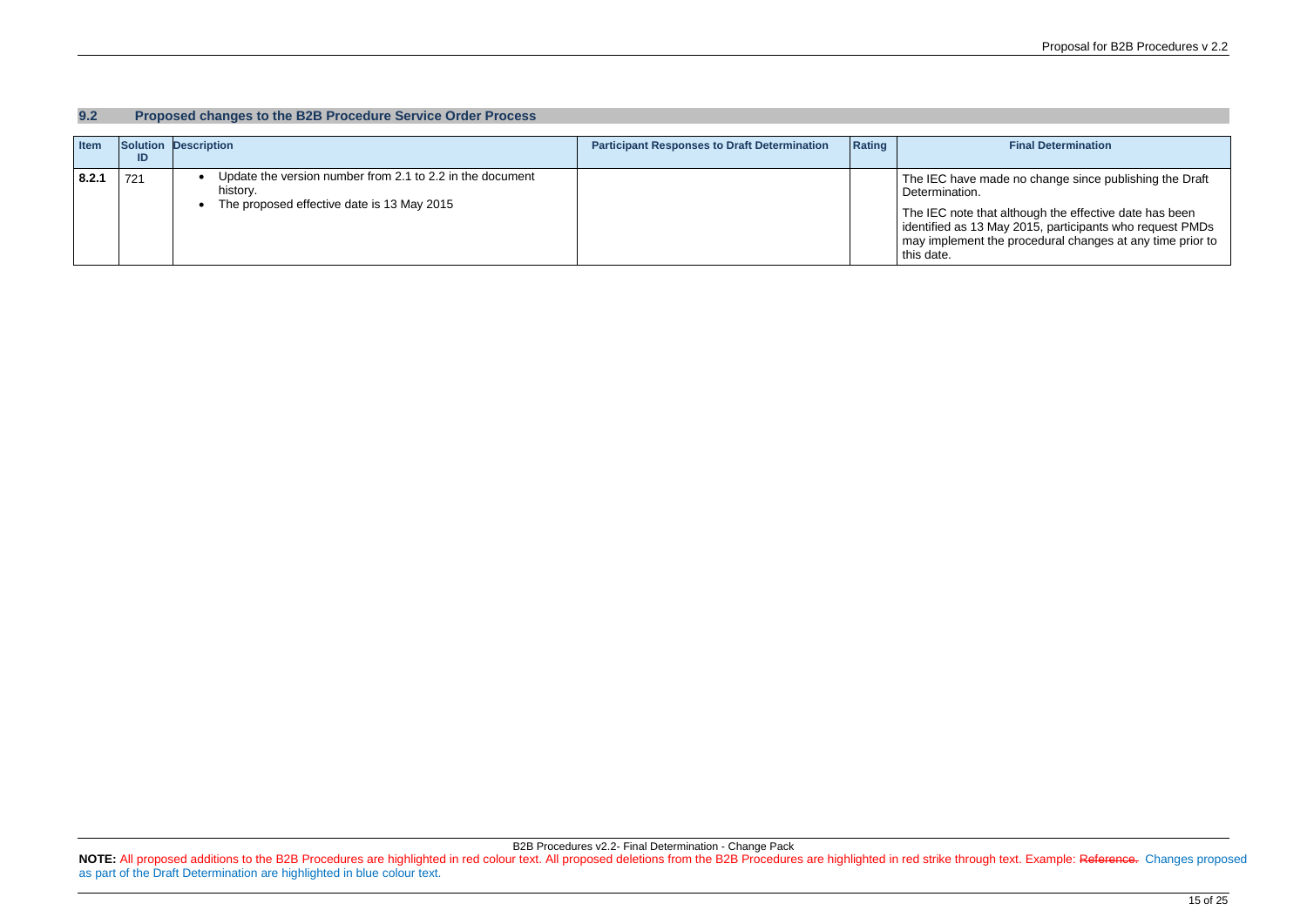made no change since publishing the Draft and have no further comments on this item. made no change since publishing the Draft

hat although the effective date has been May 2015, participants who request PMDs the procedural changes at any time prior to

made no change since publishing the Draft and have no further comments on this item.

views from the MSWG and BMRG, the IEC osal from AGL, Origin and Energy Australia e wording of this clause as follows:

B2B Procedures v2.2- Final Determination - Change Pack

**NOTE:** All proposed additions to the B2B Procedures are highlighted in red colour text. All proposed deletions from the B2B Procedures are highlighted in red strike through text. Example: Reference. Changes proposed as part of the Draft Determination are highlighted in blue colour text.

#### **9.3 Proposed changes to the B2B Procedure Meter Data Process**

must not issue a ProvideMeterDataRequest scheduled reading event until prior to the completion of:

1. The Fourth Business Day following the read event for type 1, 2, 3 and 4 Metering Installations;

| <b>Item</b> | QC ID | <b>Description</b>                                                                                                                                                                                                                                                                                                                                                                                                                                                                                                                                                                                                                                                                                                                                                                                                                                                                                                                                                                                                                                                                                                                                                                                                                                                                                                            | <b>Participant Responses to Draft</b><br><b>Determination</b>                                                                                                                                                                                                                                                                                                                                                                                                                                                                                                                                                                                                                                                                                                                                                                                                                                                                                                       | <b>Rating</b> |                                                                                                                                                                                                                                                        |
|-------------|-------|-------------------------------------------------------------------------------------------------------------------------------------------------------------------------------------------------------------------------------------------------------------------------------------------------------------------------------------------------------------------------------------------------------------------------------------------------------------------------------------------------------------------------------------------------------------------------------------------------------------------------------------------------------------------------------------------------------------------------------------------------------------------------------------------------------------------------------------------------------------------------------------------------------------------------------------------------------------------------------------------------------------------------------------------------------------------------------------------------------------------------------------------------------------------------------------------------------------------------------------------------------------------------------------------------------------------------------|---------------------------------------------------------------------------------------------------------------------------------------------------------------------------------------------------------------------------------------------------------------------------------------------------------------------------------------------------------------------------------------------------------------------------------------------------------------------------------------------------------------------------------------------------------------------------------------------------------------------------------------------------------------------------------------------------------------------------------------------------------------------------------------------------------------------------------------------------------------------------------------------------------------------------------------------------------------------|---------------|--------------------------------------------------------------------------------------------------------------------------------------------------------------------------------------------------------------------------------------------------------|
| 8.3.1       | 721   | Update the version number from 2.1 to 2.2 in the document history.<br>$\bullet$                                                                                                                                                                                                                                                                                                                                                                                                                                                                                                                                                                                                                                                                                                                                                                                                                                                                                                                                                                                                                                                                                                                                                                                                                                               |                                                                                                                                                                                                                                                                                                                                                                                                                                                                                                                                                                                                                                                                                                                                                                                                                                                                                                                                                                     |               | The IEC have r<br>Determination a                                                                                                                                                                                                                      |
| 8.3.2       | 721   | The proposed effective date is 13 May 2015<br>$\bullet$                                                                                                                                                                                                                                                                                                                                                                                                                                                                                                                                                                                                                                                                                                                                                                                                                                                                                                                                                                                                                                                                                                                                                                                                                                                                       |                                                                                                                                                                                                                                                                                                                                                                                                                                                                                                                                                                                                                                                                                                                                                                                                                                                                                                                                                                     |               | The IEC have r<br>Determination.                                                                                                                                                                                                                       |
|             |       |                                                                                                                                                                                                                                                                                                                                                                                                                                                                                                                                                                                                                                                                                                                                                                                                                                                                                                                                                                                                                                                                                                                                                                                                                                                                                                                               |                                                                                                                                                                                                                                                                                                                                                                                                                                                                                                                                                                                                                                                                                                                                                                                                                                                                                                                                                                     |               | The IEC note th<br>identified as 13<br>may implement<br>this date.                                                                                                                                                                                     |
| 8.3.3       | 721   | 2.5 Provide Meter Data Process                                                                                                                                                                                                                                                                                                                                                                                                                                                                                                                                                                                                                                                                                                                                                                                                                                                                                                                                                                                                                                                                                                                                                                                                                                                                                                |                                                                                                                                                                                                                                                                                                                                                                                                                                                                                                                                                                                                                                                                                                                                                                                                                                                                                                                                                                     |               | The IEC have r<br>Determination a                                                                                                                                                                                                                      |
|             |       | a. A Participant may commence the Provide Meter Data Process if:                                                                                                                                                                                                                                                                                                                                                                                                                                                                                                                                                                                                                                                                                                                                                                                                                                                                                                                                                                                                                                                                                                                                                                                                                                                              |                                                                                                                                                                                                                                                                                                                                                                                                                                                                                                                                                                                                                                                                                                                                                                                                                                                                                                                                                                     |               |                                                                                                                                                                                                                                                        |
|             |       | 1. a Participant reasonably believes that they have not received requires MDFF Data for<br>a NMI from an MDP <sub>_</sub> , to which it is entitled in accordance with the Rules;                                                                                                                                                                                                                                                                                                                                                                                                                                                                                                                                                                                                                                                                                                                                                                                                                                                                                                                                                                                                                                                                                                                                             |                                                                                                                                                                                                                                                                                                                                                                                                                                                                                                                                                                                                                                                                                                                                                                                                                                                                                                                                                                     |               |                                                                                                                                                                                                                                                        |
|             |       | 2. a Participant requires historical Metering Data from a MDP to which they are entitled<br>pursuant to the CATS Procedure and/or a jurisdictional instrument; or                                                                                                                                                                                                                                                                                                                                                                                                                                                                                                                                                                                                                                                                                                                                                                                                                                                                                                                                                                                                                                                                                                                                                             |                                                                                                                                                                                                                                                                                                                                                                                                                                                                                                                                                                                                                                                                                                                                                                                                                                                                                                                                                                     |               |                                                                                                                                                                                                                                                        |
|             |       | 3. a Participant requires a MDP to re-send certain MDFF Data <sub>n</sub> then a Participant may<br>commence the Provide Meter Data Process                                                                                                                                                                                                                                                                                                                                                                                                                                                                                                                                                                                                                                                                                                                                                                                                                                                                                                                                                                                                                                                                                                                                                                                   |                                                                                                                                                                                                                                                                                                                                                                                                                                                                                                                                                                                                                                                                                                                                                                                                                                                                                                                                                                     |               |                                                                                                                                                                                                                                                        |
| 8.3.4       | 721   | 3.2.3 Timing Requirement for sending a MeterDataNotification for a<br><b>ProvideMeterDataRequest</b><br>a. Where a MDP is required to send a MeterDataNotification in response to a<br>ProvideMeterDataRequest, the MDP must send the MeterDataNotification within one<br>business day of receiving the ProvideMeterDataRequest.<br>A Participant must not issue a ProvideMeterDataRequest relating to a scheduled<br>а.<br>reading event prior to the completion of:<br>1. Four Business Days following the read event for type 1, 2, 3 and 4 Metering<br>Installations;<br>2. Six Business Days following the published Next Scheduled Read Date for<br>type 5 and 6 Metering Installations; and<br>3. The seventh Business Day of the calendar month for the previous month's<br>MDFF Data, for type 7 Metering Installations.<br>b. A Participant must not issue a ProvideMeterDataRequest relating to a<br>ServiceOrderRequest for type 5 and 6 Metering Installations prior to the completion of<br>four Business Days following the receipt of the completed ServiceOrderResponse.<br>c. Where a MDP is required to send a MeterDataNotification in response to a<br>ProvideMeterDataRequest, the MDP must send the MeterDataNotification within one<br>Business Day of receiving the <b>ProvideMeterDataRequest</b> . | <b>AGL</b><br>AGL is not supportive of the wording<br>proposed under 3.2.3 a. 'prior to the<br>completion of'<br>AGL provided feedback as an MSWG<br>member which included the<br>recommendation for the wording to be<br>changed to enable a PMD to be initiated<br>for Type 1-4 meters on the $4th$ business<br>day rather than following the completion<br>of the fourth business day (fifth business<br>day). The proposed wording is providing<br>an extra day, we don't believe this was<br>the intention to do this as the detail in<br>other material discussed by MSWG<br>members appears to have equalled on<br>the 4 <sup>th</sup> business day.<br>This also applies b.<br>In addition, in our opinion changing the<br>wording to 'until' appears more<br>appropriate to align with clause 2.9e A<br>participant must not send a<br>ProvideMeterDataRequest until the<br>regulated period (refer 3.2.2.a) for the<br>delivery of MDFF Data has expired. | н             | Having sought<br>notes the propo<br>and amends the<br>a. A Participant<br>relating to a<br>completion o<br>$a_{\overline{c}}$<br>$\theta$ .<br>b. A participar<br>ProvideMet<br><b>ServiceOrd</b><br>Installations<br>Business da<br><b>ServiceOrd</b> |

2. The Sixth Business Day following the published Next Scheduled Read Date for type 5 and 6 Metering Installations; and 3. The Seventh Business Day of the calendar month for the previous month's MDFF Data, for type 7 Metering Installations.

nt must not issue a terDataRequest, relating to a lerRequest for type 5 and 6 Metering s until prior to the completion of the fourth ay following the receipt of the completed erResponse.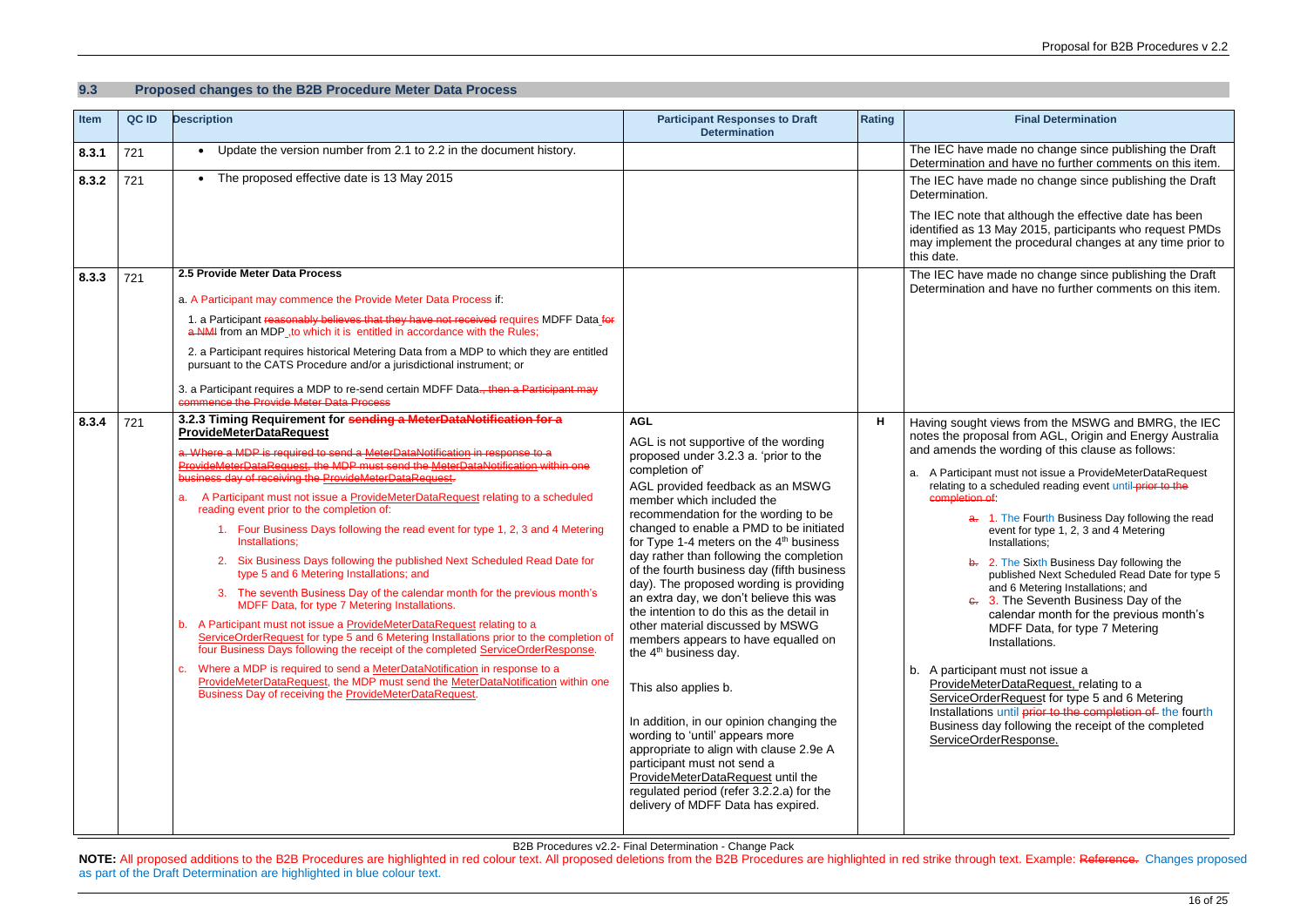B2B Procedures v2.2- Final Determination - Change Pack

NOTE: All proposed additions to the B2B Procedures are highlighted in red colour text. All proposed deletions from the B2B Procedures are highlighted in red strike through text. Example: Reference. Changes proposed as part of the Draft Determination are highlighted in blue colour text.

| <b>Item</b> | QC ID | <b>Description</b> | <b>Participant Responses to Draft</b><br><b>Determination</b>                                                                                                                                                                                                        | <b>Rating</b> |  |
|-------------|-------|--------------------|----------------------------------------------------------------------------------------------------------------------------------------------------------------------------------------------------------------------------------------------------------------------|---------------|--|
|             |       |                    | 1.1.1 Timing Requirements for<br>ProvideMeterDataRequest.                                                                                                                                                                                                            |               |  |
|             |       |                    | a. A Participant must not issue a<br>ProvideMeterDataRequest relating<br>to a scheduled reading event until:<br>prior to the completion of:                                                                                                                          |               |  |
|             |       |                    | a. Four Business Days<br>following the read event<br>for type $1, 2, 3$ and $4$<br>Metering Installations;                                                                                                                                                           |               |  |
|             |       |                    | <b>b.</b> Six Business Days<br>following the published<br>Next Scheduled Read<br>Date for type 5 and 6<br>Metering Installations;<br>and                                                                                                                             |               |  |
|             |       |                    | e. The seventh Business<br>Day of the calendar<br>month for the previous<br>month's MDFF Data, for<br>type 7 Metering<br>Installations.                                                                                                                              |               |  |
|             |       |                    | A participant must not issue a<br>ProvideMeterDataRequest, relating to a<br>ServiceOrderRequest for type 5 and 6<br>Metering Installations until prior to the<br>completion of four Business days<br>following the receipt of the completed<br>ServiceOrderResponse. |               |  |
|             |       |                    |                                                                                                                                                                                                                                                                      |               |  |
|             |       |                    |                                                                                                                                                                                                                                                                      |               |  |
|             |       |                    |                                                                                                                                                                                                                                                                      |               |  |
|             |       |                    |                                                                                                                                                                                                                                                                      |               |  |
|             |       |                    |                                                                                                                                                                                                                                                                      |               |  |
|             |       |                    |                                                                                                                                                                                                                                                                      |               |  |
|             |       |                    |                                                                                                                                                                                                                                                                      |               |  |
|             |       |                    |                                                                                                                                                                                                                                                                      |               |  |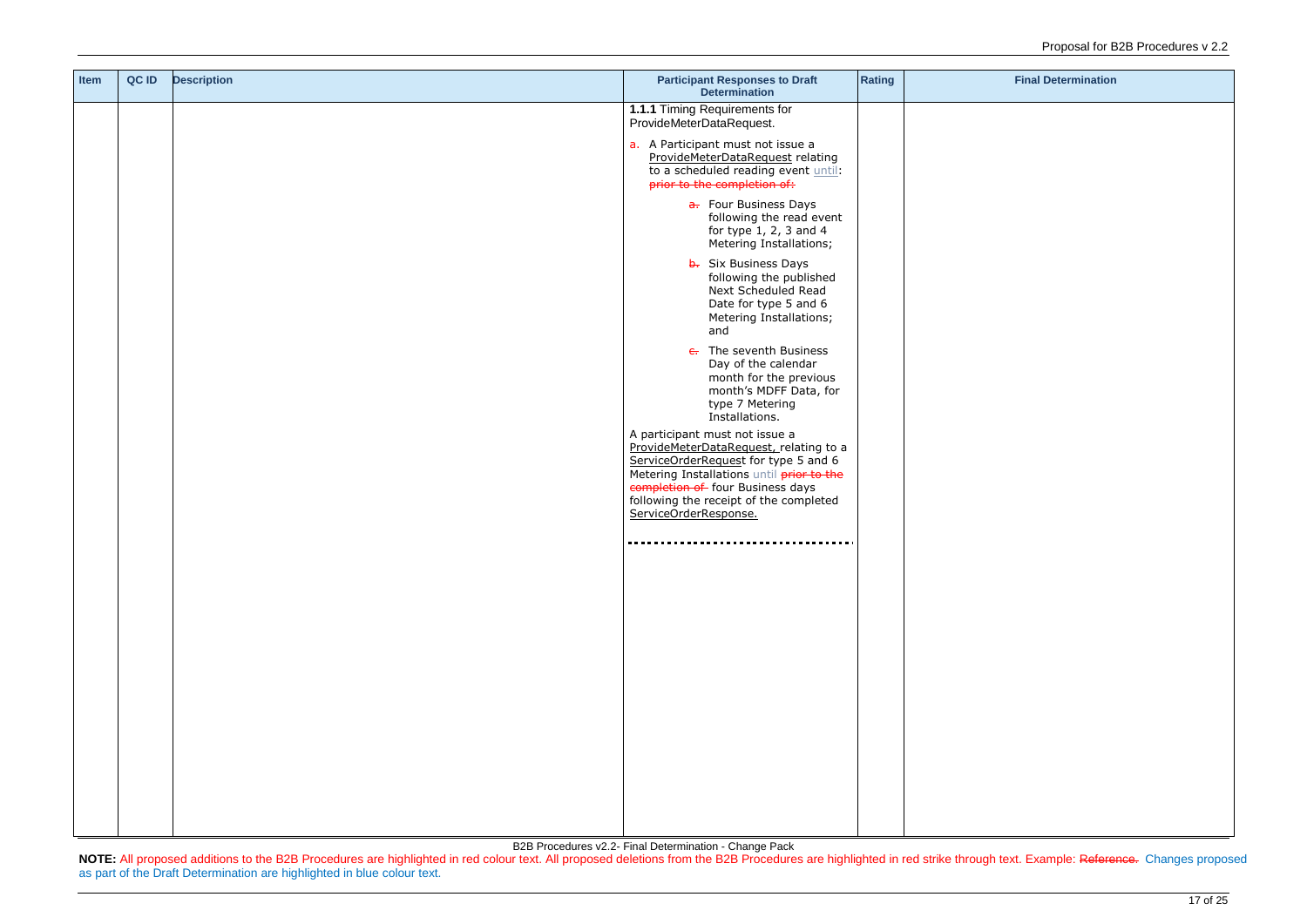B2B Procedures v2.2- Final Determination - Change Pack

NOTE: All proposed additions to the B2B Procedures are highlighted in red colour text. All proposed deletions from the B2B Procedures are highlighted in red strike through text. Example: Reference. Changes proposed as part of the Draft Determination are highlighted in blue colour text.

| Item | QC ID | <b>Description</b> | <b>Participant Responses to Draft</b><br><b>Determination</b>                                                                                                                                                                                                                                                                                                                                                                                                                                                                                                                                                                                                                                                                                                                                                                                                                                                                                                                                                                                                                                                                                                                                                                                                                                                                                                                                                                                                                                                                                                           | <b>Rating</b> |  |
|------|-------|--------------------|-------------------------------------------------------------------------------------------------------------------------------------------------------------------------------------------------------------------------------------------------------------------------------------------------------------------------------------------------------------------------------------------------------------------------------------------------------------------------------------------------------------------------------------------------------------------------------------------------------------------------------------------------------------------------------------------------------------------------------------------------------------------------------------------------------------------------------------------------------------------------------------------------------------------------------------------------------------------------------------------------------------------------------------------------------------------------------------------------------------------------------------------------------------------------------------------------------------------------------------------------------------------------------------------------------------------------------------------------------------------------------------------------------------------------------------------------------------------------------------------------------------------------------------------------------------------------|---------------|--|
|      |       |                    |                                                                                                                                                                                                                                                                                                                                                                                                                                                                                                                                                                                                                                                                                                                                                                                                                                                                                                                                                                                                                                                                                                                                                                                                                                                                                                                                                                                                                                                                                                                                                                         |               |  |
|      |       |                    | <b>Energy Australia</b>                                                                                                                                                                                                                                                                                                                                                                                                                                                                                                                                                                                                                                                                                                                                                                                                                                                                                                                                                                                                                                                                                                                                                                                                                                                                                                                                                                                                                                                                                                                                                 | н             |  |
|      |       |                    | 3.2.3 Timing Requirement for a<br>ProvideMeterRequest<br>a. A Participant must not issue a<br>ProvideMeterDataRequest relating to a<br>scheduled reading event prior to the<br>completion of:<br>1. Four Business Days following the<br>read event for type 1, 2, 3 and 4<br>Metering Installations;<br>2. Six Business Days following the<br>published Next Scheduled Read<br>Date for type 5 and 6 Metering<br>Installations; and<br>3. The seventh Business Day of the<br>calendar month for the previous<br>month's MDFF Data, for type 7<br>Metering Installations.<br>As currently worded, the above clause<br>indicates that a PMDR can only be submitted,<br>business day five (Type 1-4), seven (Type 5 &<br>6) & eight (Type 7).<br>The proposed change, i.e. removal of 'prior to<br>the completion of replacing this with 'until'<br>reflects when the PMDR can be raised, i.e. on<br>the fourth, sixth and seventh business days, in<br>line with MDP Service Level Procedures'<br>requirements/timeframes.<br>b. A Participant must not issue a<br>ProvideMeterDataRequest relating to a<br>ServiceOrderRequest for type 5 and 6<br>Metering Installations prior to the completion of<br>four Business Days following the receipt of the<br>completed ServiceOrderResponse<br>The above indicates that a PMDR can only be<br>submitted business day five after receiving the<br>ServiceOrderResponse.<br>Proposed change, i.e. removal of 'prior to the<br>completion of replacing this with 'until' allows<br>for the PMDR to be submitted on the fourth |               |  |
|      |       |                    | business day after receiving the<br>ServiceOrderResponse.                                                                                                                                                                                                                                                                                                                                                                                                                                                                                                                                                                                                                                                                                                                                                                                                                                                                                                                                                                                                                                                                                                                                                                                                                                                                                                                                                                                                                                                                                                               |               |  |
|      |       |                    |                                                                                                                                                                                                                                                                                                                                                                                                                                                                                                                                                                                                                                                                                                                                                                                                                                                                                                                                                                                                                                                                                                                                                                                                                                                                                                                                                                                                                                                                                                                                                                         |               |  |
|      |       |                    |                                                                                                                                                                                                                                                                                                                                                                                                                                                                                                                                                                                                                                                                                                                                                                                                                                                                                                                                                                                                                                                                                                                                                                                                                                                                                                                                                                                                                                                                                                                                                                         |               |  |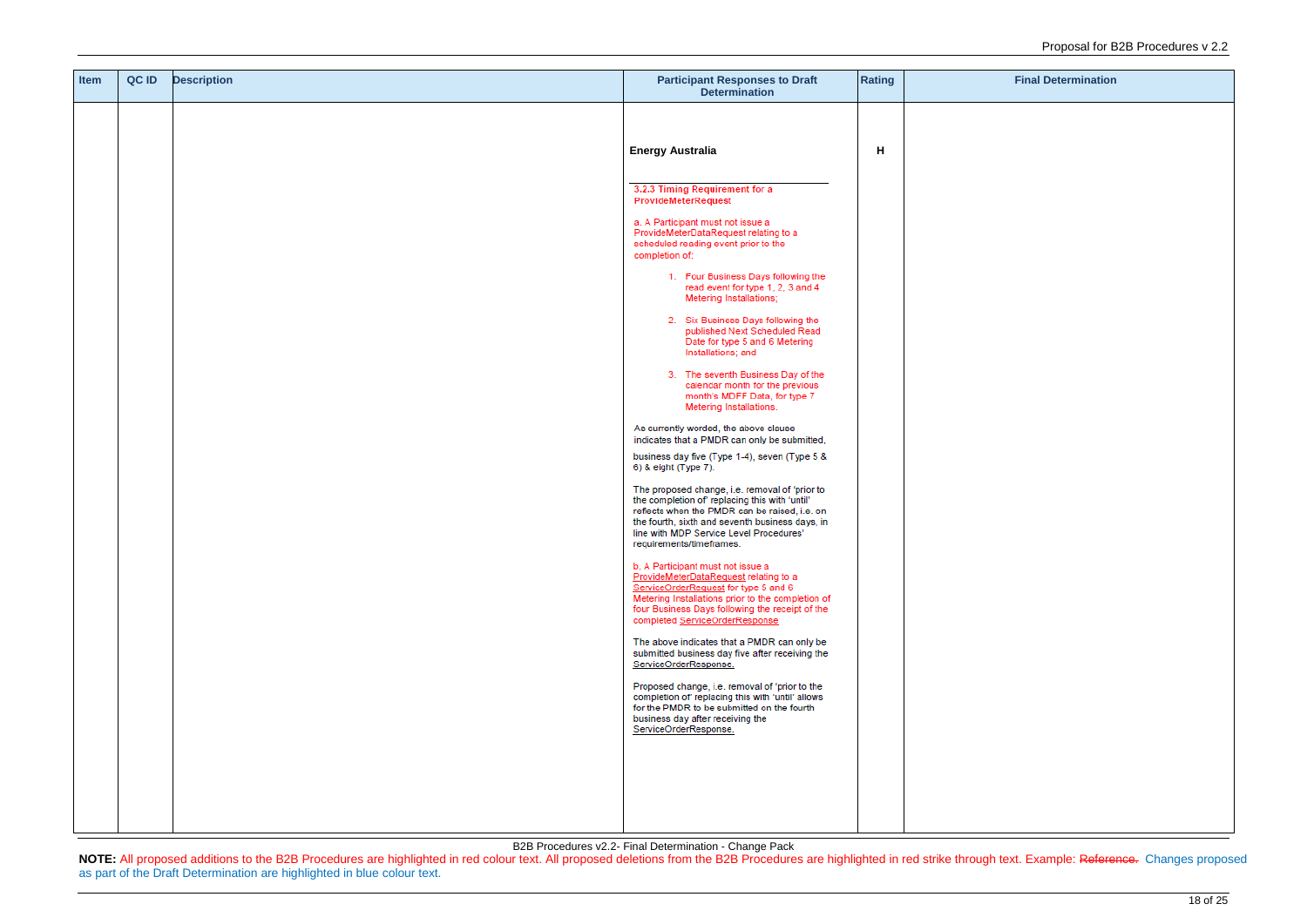B2B Procedures v2.2- Final Determination - Change Pack

NOTE: All proposed additions to the B2B Procedures are highlighted in red colour text. All proposed deletions from the B2B Procedures are highlighted in red strike through text. Example: Reference. Changes proposed as part of the Draft Determination are highlighted in blue colour text.

| <b>Item</b> | QC ID | <b>Description</b> | <b>Participant Responses to Draft</b><br><b>Determination</b>                                                                                                                                                                                                          | <b>Rating</b> |  |
|-------------|-------|--------------------|------------------------------------------------------------------------------------------------------------------------------------------------------------------------------------------------------------------------------------------------------------------------|---------------|--|
|             |       |                    | 3.2.3 Timing Requirement for a<br>ProvideMeterRequest                                                                                                                                                                                                                  |               |  |
|             |       |                    | a. A Participant must not issue a<br>ProvideMeterDataRequest relating to a<br>scheduled reading event prior to the<br>completion of: until                                                                                                                             |               |  |
|             |       |                    | 1. Four Business Days following<br>the read event for type 1, 2, 3<br>and 4 Metering Installations;                                                                                                                                                                    |               |  |
|             |       |                    | 2. Six Business Days following<br>the published Next Scheduled<br>Read Date for type 5 and 6<br>Metering Installations; and                                                                                                                                            |               |  |
|             |       |                    | 3. The seventh Business Day of<br>the calendar month for the<br>previous month's MDFF Data,<br>for type 7 Metering<br>Installations.                                                                                                                                   |               |  |
|             |       |                    | b. A Participant must not issue a<br>ProvideMeterDataRequest relating to a<br>ServiceOrderRequest for type 5 and 6<br>Metering Installations prior to the<br>completion of until four Business Days<br>following the receipt of the completed<br>ServiceOrderResponse. |               |  |
|             |       |                    | <b>Origin Energy</b>                                                                                                                                                                                                                                                   |               |  |
|             |       |                    | Issue1<br>Revised wording for 3.2.3 (a). This                                                                                                                                                                                                                          |               |  |
|             |       |                    | corrects the initial intent for timings as<br>agreed by the MSWG.                                                                                                                                                                                                      | н             |  |
|             |       |                    | 3.2.3 Timing Requirements for<br>ProvideMeterDataRequest.                                                                                                                                                                                                              |               |  |
|             |       |                    | b. A Participant must not issue a<br>ProvideMeterDataRequest relating<br>to a scheduled reading event until:<br>prior to the completion of:                                                                                                                            |               |  |
|             |       |                    | <b>Issue 2</b>                                                                                                                                                                                                                                                         |               |  |
|             |       |                    | Type 5 meters in Victoria also includes<br>Remote read AMI meters that require the<br>provision of daily data in accordance with<br>Minimum AMI functionality Specification<br>(VIC)                                                                                   |               |  |
|             |       |                    | PMD is the only mechanism in B2B                                                                                                                                                                                                                                       |               |  |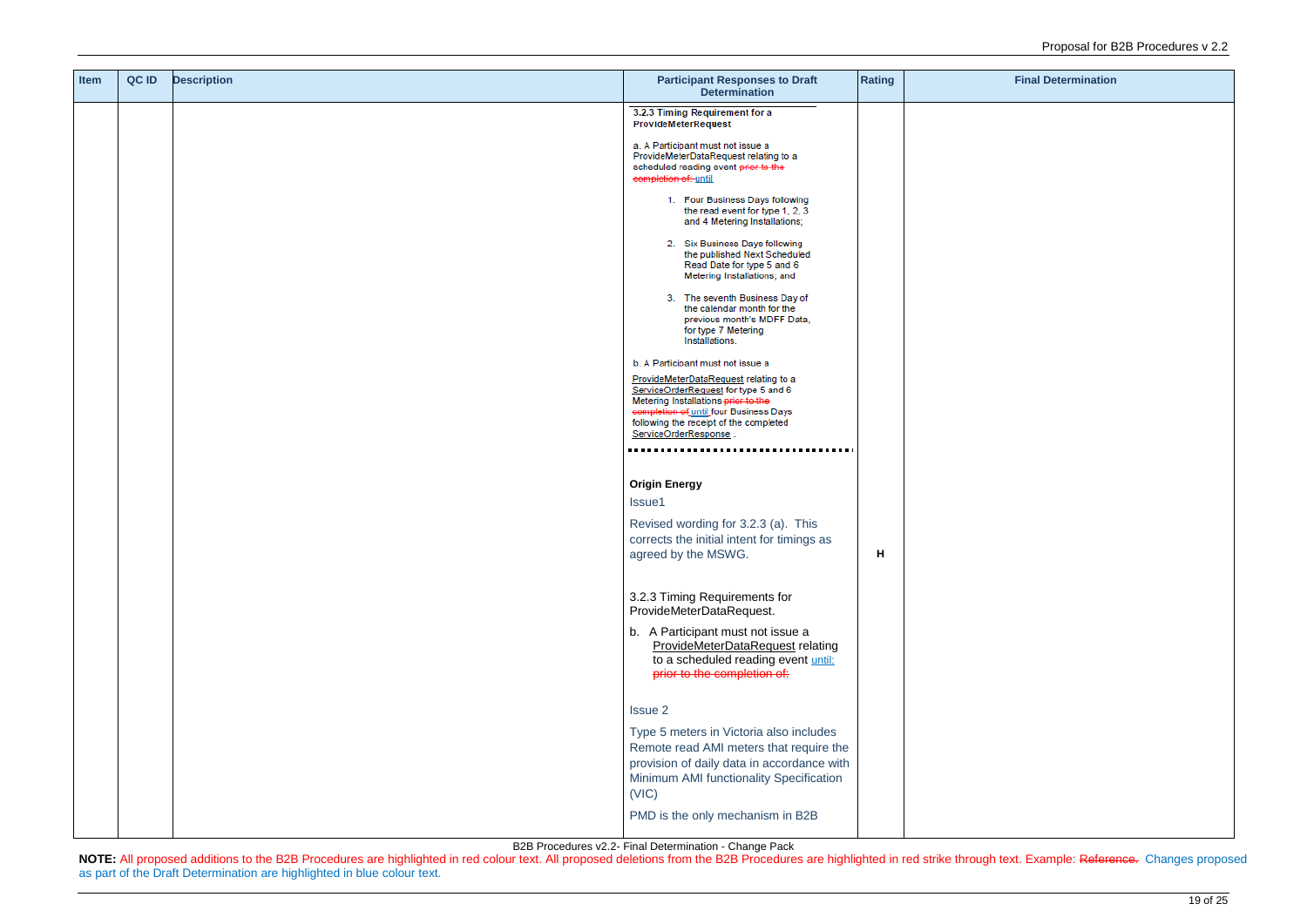feedback from Origin Energy with regard to in Victoria and jurisdictional documents such m AMI Functionality Specification. The IEC opinion from the MSWG and BMRG who was understood that these jurisdictional are out of scope for this piece of work, and ork was to improve the procedures to add ng timings/processes and obligations that in National Procedures for PMD's. To sdictional requirements of the VIC AMI increase the scope of the change beyond ow on impacts of such a change have not  $ed$  or assessed as part of this work.

ne feedback above the IEC notes the oints in relation to the request to include equirements from the Victorian documents

AMI Program was intended to provide ange to NEM Procedures and as such the and identification of Victorian AMI meters ciated business processes including ere deemed out of scope for the Victorian ustry has not been provided with a proposal rian AMI meters in the National Procedures.

trology Procedures and Service Level to refer to Victorian AMI meters, they do not biligations with regard to meter reading or

ntroduction of the identification of a Victorian ithin market procedures and systems, it is any National B2B Procedure obligations ten specifically for these meters, as they are dentified within those procedures and

ist Origin to assess further the need for es, the IEC notes that there are 2 clauses Procedures which allows the Victorian ibility to agree their own requirements ;

B2B Procedures v2.2- Final Determination - Change Pack

**NOTE:** All proposed additions to the B2B Procedures are highlighted in red colour text. All proposed deletions from the B2B Procedures are highlighted in red strike through text. Example: Reference. Changes proposed as part of the Draft Determination are highlighted in blue colour text.

| <b>Item</b> | QC ID | <b>Description</b> | <b>Participant Responses to Draft</b><br><b>Determination</b>                                                                                                                                                                                                                                      | <b>Rating</b> |                                                                                                                                                                                                                         |
|-------------|-------|--------------------|----------------------------------------------------------------------------------------------------------------------------------------------------------------------------------------------------------------------------------------------------------------------------------------------------|---------------|-------------------------------------------------------------------------------------------------------------------------------------------------------------------------------------------------------------------------|
|             |       |                    | procedures to request missing meter<br>data for these meters.<br>The proposed changes will be<br>inconsistent with the Minimum AMI<br>functionality Specification and restricts<br>participants requesting meter data for<br>when daily meter read data is over-due.<br>Minimum AMI Service Levels |               | The IEC notes f<br>Type 5 meters in<br>as the Minimum<br>sought expert of<br>both agreed it w<br>arrangements a<br>this piece of wor<br>clarity to existing<br>currently exist in<br>include the juris<br>Program would |
|             |       |                    | Specification (Victoria) is as follows<br>no less than 95% being actual                                                                                                                                                                                                                            |               | its intent and flo<br>been determine<br>In addition to the                                                                                                                                                              |
|             |       |                    | data from meters, (with the<br>remainder substituted), to be<br>available by 6am the following<br>day;                                                                                                                                                                                             |               | following key po<br>jurisdictional rec<br>within scope:<br>- The Victorian                                                                                                                                              |
|             |       |                    | no less than 99% of actual data<br>within 24 hours of the time in<br>previous point; and<br>no less than 99.9% of actual data                                                                                                                                                                      |               | minimum char<br>introduction ar<br>and all associa<br>PMD/VMD we<br>project. Indus<br>include Victori                                                                                                                   |
|             |       |                    | within ten business days from the<br>day the consumption occurred<br>Revise the wording for 3.2.3 (a) (2) that<br>includes Victorian AMI meters                                                                                                                                                    |               | While the Met<br>Procedures do<br>impose any ob<br>timing thereof.                                                                                                                                                      |
|             |       |                    | a. Four Business Days following the<br>read event for type 1, 2, 3, 4 and<br>Victorian AMI Metering Installations:<br><b>Six Business Days</b><br><del>b.</del><br>following the published Next                                                                                                    |               | Without the int<br><b>AMI Meter witl</b><br>unlikely that a<br>could be writte<br>currently unide<br>systems.                                                                                                           |
|             |       |                    | Scheduled Read Date for type 5<br>(excluding Victorian AMI) and 6<br>Metering Installations; and<br>The seventh Business<br>$\theta$ .<br>Day of the calendar month for the<br>previous month's MDFF Data, for type<br>7 Metering Installations.                                                   |               | In order to assis<br>national change<br>within the B2B F<br>jurisdiction flexit<br>1.3 Jurisdic<br>a. To the ext<br>Procedure a<br>relevant juris<br>of the incons                                                      |
|             |       |                    |                                                                                                                                                                                                                                                                                                    |               | 1.7 Applicat<br>b. As permit<br>Electricity Ru<br>Distribution I<br>and conditio                                                                                                                                        |

#### **1.3 Jurisdictional Instruments**

xtent of any inconsistency between this and any relevant jurisdictional instrument, the isdictional instrument shall prevail to the extent h sistency.

#### **1.7 Application of this Procedure**

itted by clause  $7.2A.4(k)$  of the National Rules, Local Retailers, Market Customers and Network Service Providers may on such terms ons as agreed between them communicate a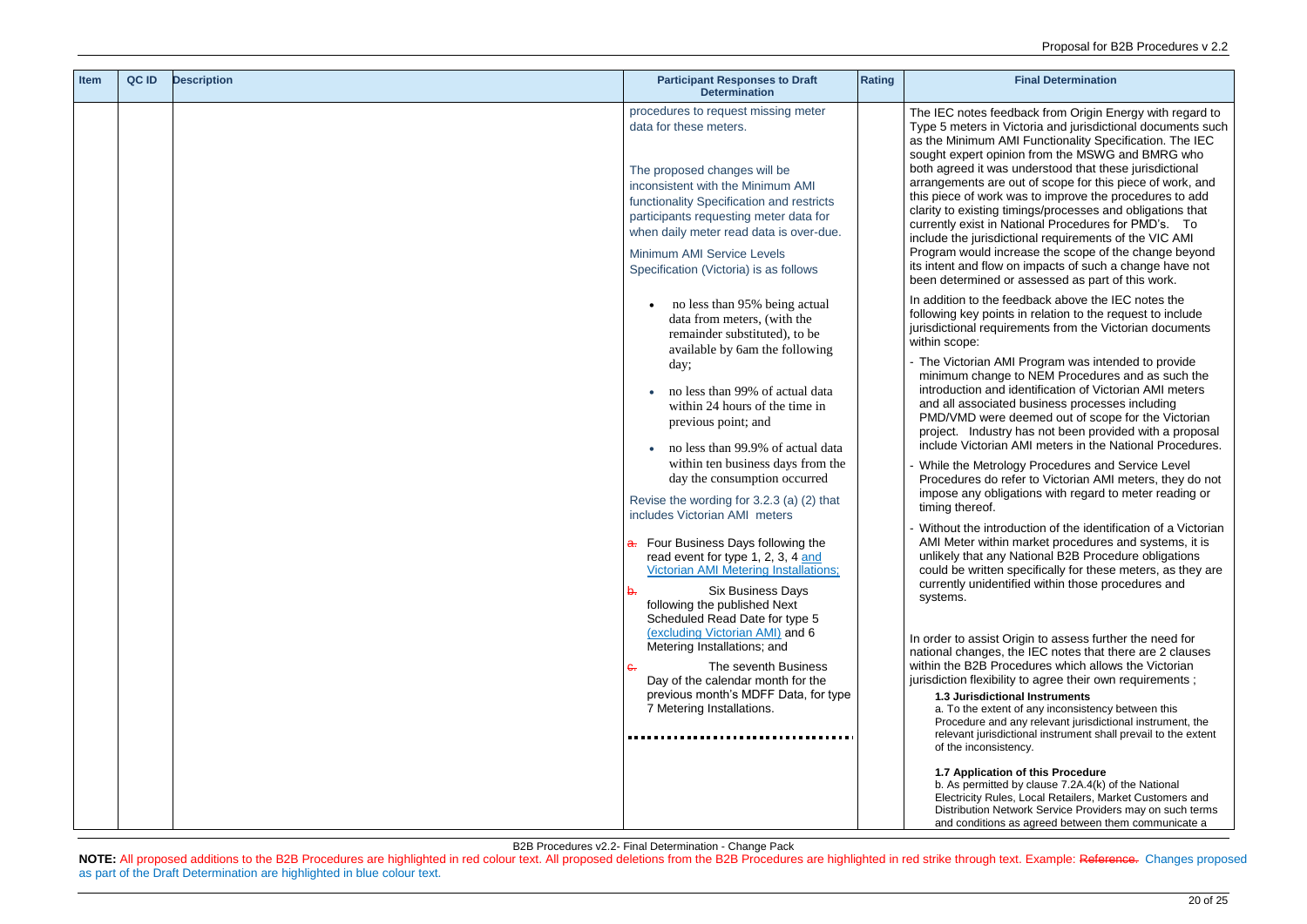| <b>Item</b> | QC ID | <b>Description</b>                                                                                                                                                                                                                                                                                                                      | <b>Participant Responses to Draft</b><br><b>Determination</b> | Rating | <b>Final Determination</b>                                                                                                                                                                                                                                                                                                                                                                 |
|-------------|-------|-----------------------------------------------------------------------------------------------------------------------------------------------------------------------------------------------------------------------------------------------------------------------------------------------------------------------------------------|---------------------------------------------------------------|--------|--------------------------------------------------------------------------------------------------------------------------------------------------------------------------------------------------------------------------------------------------------------------------------------------------------------------------------------------------------------------------------------------|
|             |       |                                                                                                                                                                                                                                                                                                                                         |                                                               |        | B2B Communication on a basis other than as set out in this<br>Procedure, in which case the parties to the agreement nee<br>not comply with this Procedure to the extent that the terms<br>and conditions agreed between them are inconsistent with<br>this Procedure.<br>The IEC have made no change since publishing the Draft<br>Determination and have no further comments on this item |
| 8.3.5       | 001   | 3.2.4<br>Timing Requirement for sending a MeterDataNotification for a<br>VerifyMeterDataRequest<br>Where a MDP is required to send a MeterDataNotification in response to a<br>a.<br>VerifyMeterDataRequest, the MDP must send the MeterDataNotification within five<br><b>Bbusiness Ddays of receiving the VerifyMeterDataRequest.</b> |                                                               |        | The IEC have made no change since publishing the Draft<br>Determination and have no further comments on this item.                                                                                                                                                                                                                                                                         |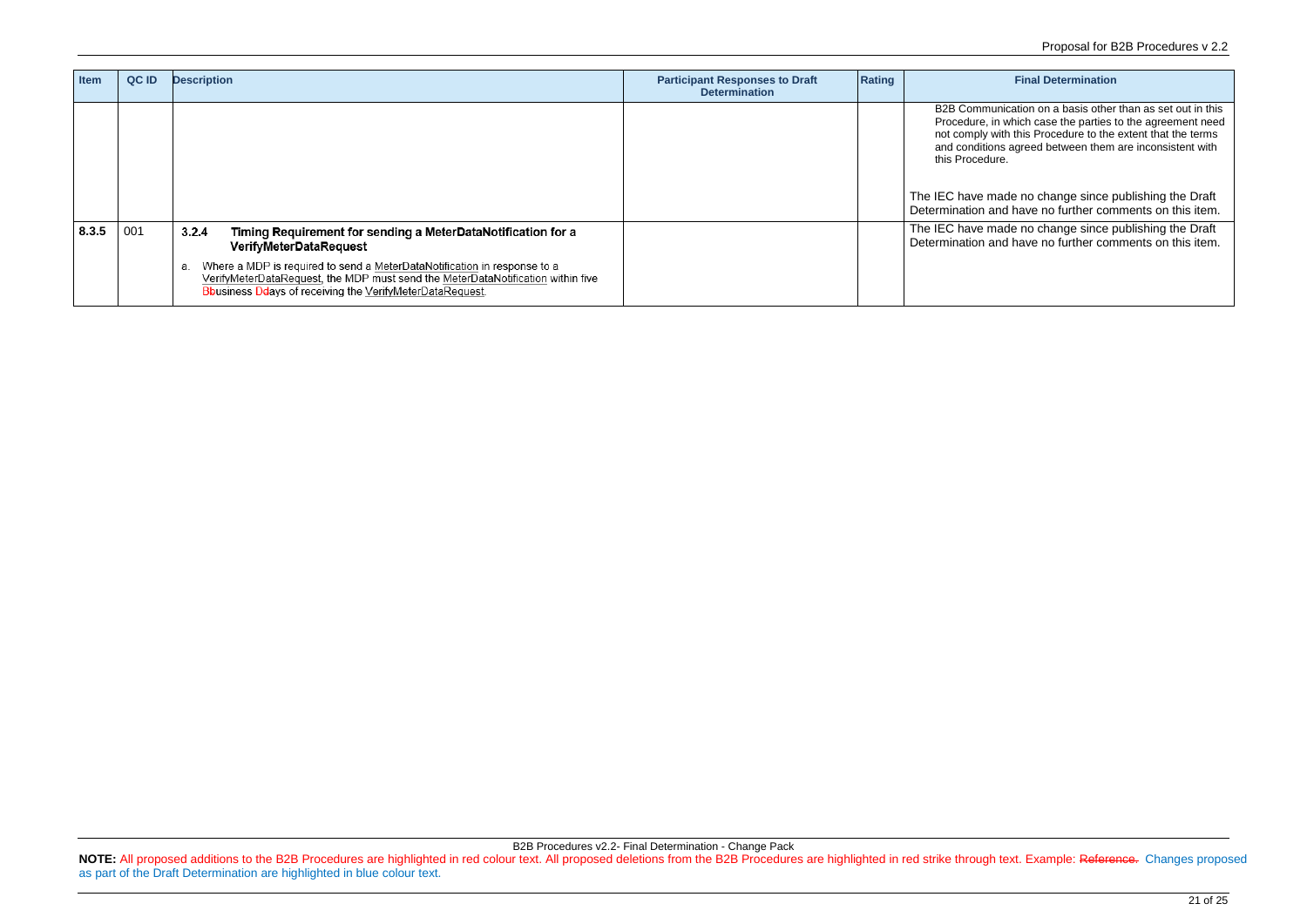e made no change since publishing the nination.

te that although the effective date has been identified as 13 May 2015, participants who request mplement the procedural changes at any this date.

B2B Procedures v2.2- Final Determination - Change Pack NOTE: All proposed additions to the B2B Procedures are highlighted in red colour text. All proposed deletions from the B2B Procedures are highlighted in red strike through text. Example: Reference. Changes proposed as part of the Draft Determination are highlighted in blue colour text.

#### **9.4 Proposed changes to the B2B Procedure One Way Notification Process**

| <b>Item</b> | <b>QCID</b> | <b>Description</b>                                                                                               | <b>Participant Responses to Draft Determination Rating</b> | <b>Final Determination</b>                                                                                                                                                                                          |
|-------------|-------------|------------------------------------------------------------------------------------------------------------------|------------------------------------------------------------|---------------------------------------------------------------------------------------------------------------------------------------------------------------------------------------------------------------------|
| 8.4.1       | 721         | Update the version number from 2.1 to 2.2 in the document history.<br>The proposed effective date is 13 May 2015 |                                                            | The IEC have made no change since<br><b>Draft Determination.</b><br>The IEC note that although the effect<br>identified as 13 May 2015, participan<br>PMDs may implement the procedural<br>time prior to this date. |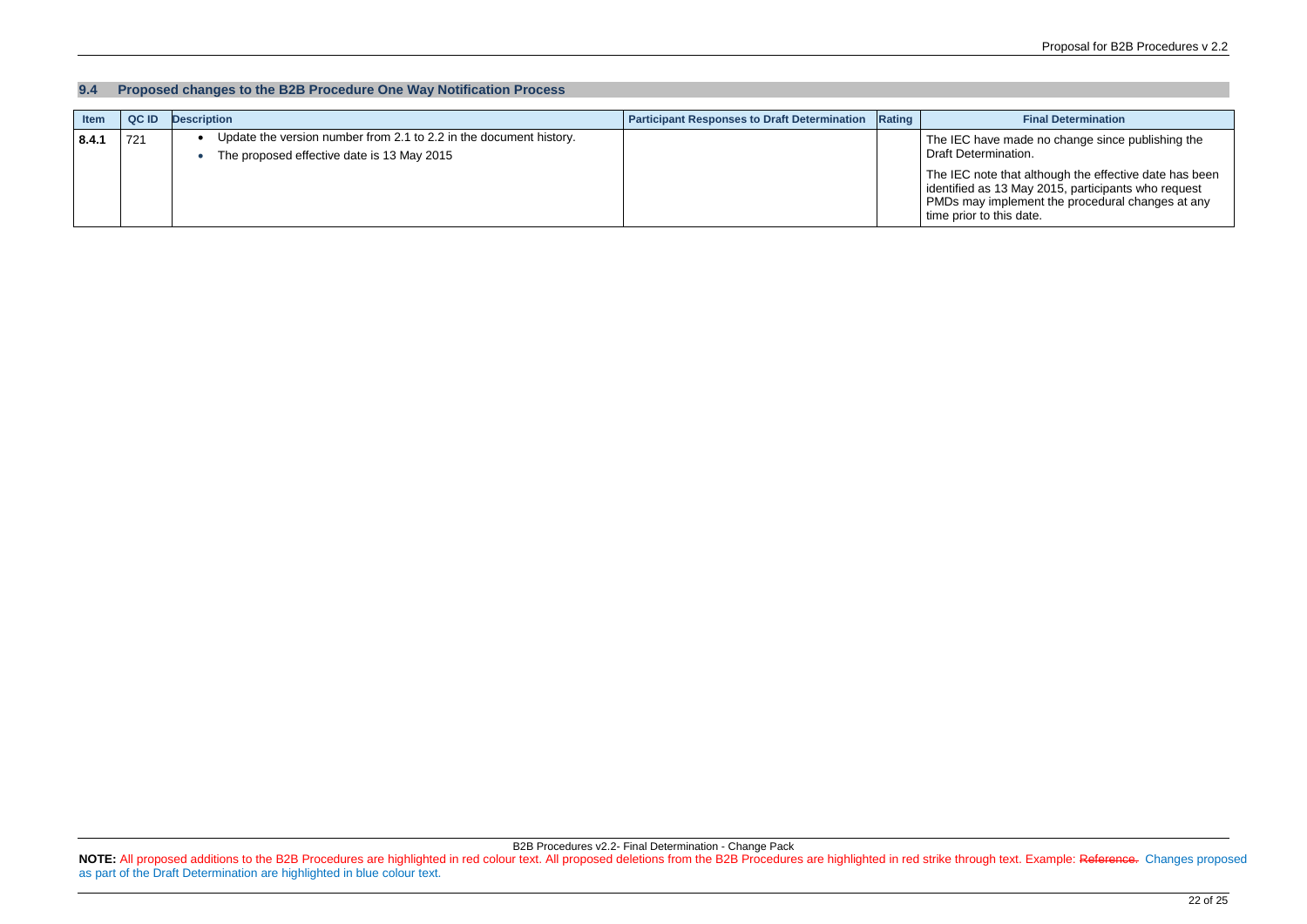IEC have made no change since publishing Draft Determination.

B2B Procedures v2.2- Final Determination - Change Pack NOTE: All proposed additions to the B2B Procedures are highlighted in red colour text. All proposed deletions from the B2B Procedures are highlighted in red strike through text. Example: Reference. Changes proposed as part of the Draft Determination are highlighted in blue colour text.

#### **9.5 Proposed changes to the B2B Procedure Technical Guideline for B2B Procedures**

IEC note that although the effective date has had been identified as 13 May 2015, participants request PMDs may implement the procedural changes at any time prior to this

| <b>Item</b> | ID  | Solution Description                                                                                             | <b>Participant Responses to Draft Determination</b> | Rating | <b>Final Determination</b>                                                                                                                            |
|-------------|-----|------------------------------------------------------------------------------------------------------------------|-----------------------------------------------------|--------|-------------------------------------------------------------------------------------------------------------------------------------------------------|
| 8.5.1       | 721 | Update the version number from 2.1 to 2.2 in the document history.<br>The proposed effective date is 13 May 2015 |                                                     |        | The IEC have made no change s<br>the Draft Determination.                                                                                             |
|             |     |                                                                                                                  |                                                     |        | The IEC note that although the ef<br>has been identified as 13 May 20<br>who request PMDs may impleme<br>procedural changes at any time por-<br>date. |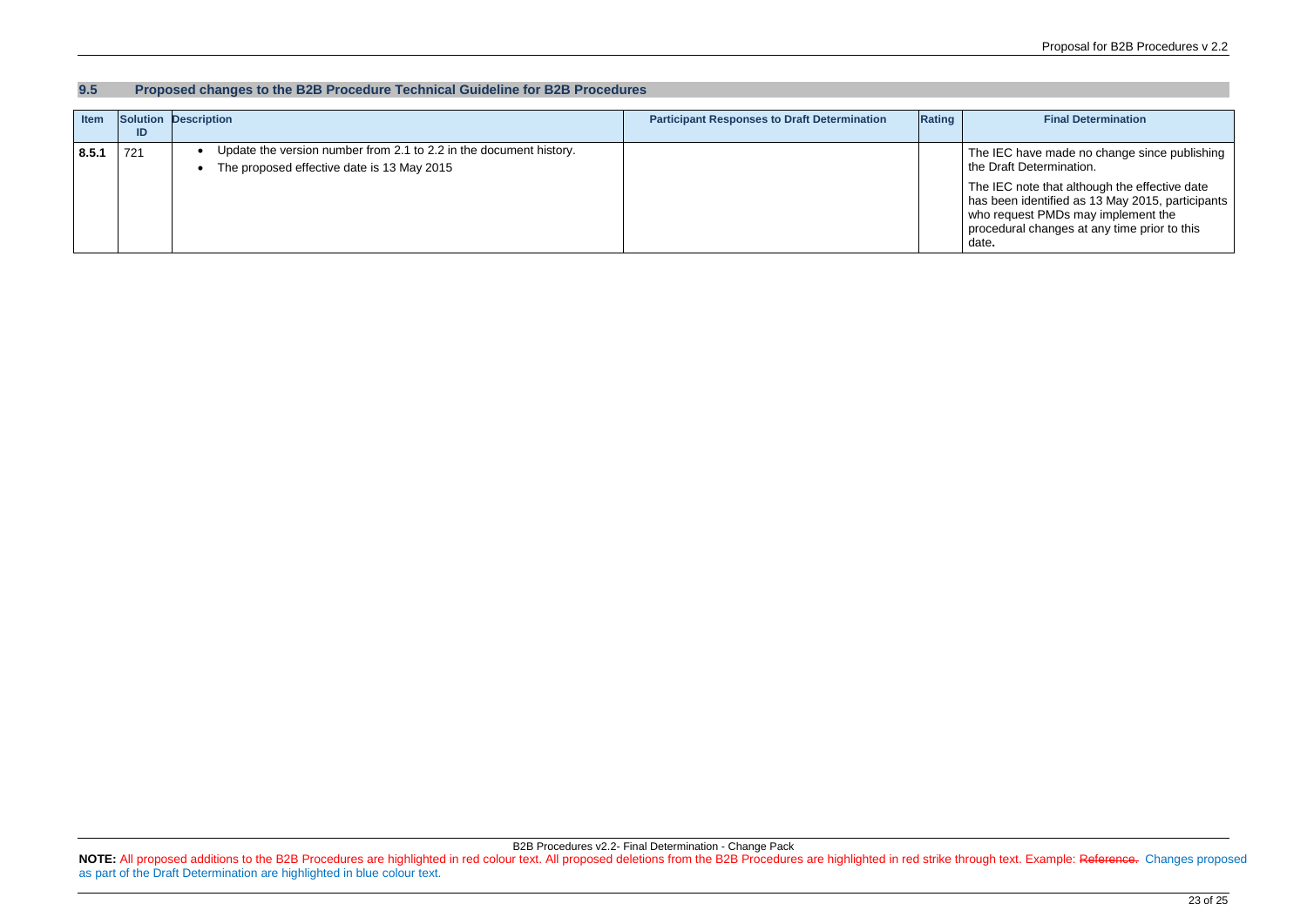IEC have made no change since publishing the Draft Determination.

B2B Procedures v2.2- Final Determination - Change Pack NOTE: All proposed additions to the B2B Procedures are highlighted in red colour text. All proposed deletions from the B2B Procedures are highlighted in red strike through text. Example: Reference. Changes proposed as part of the Draft Determination are highlighted in blue colour text.

#### **9.6 Proposed changes to the B2B Procedure Technical Delivery Specification**

| <b>Item</b> | <b>QCID</b> | <b>Description</b>                                                                                               | <b>Participant Responses to Draft Determination</b> | Rating | <b>Final Determination</b>                                                                                                                            |
|-------------|-------------|------------------------------------------------------------------------------------------------------------------|-----------------------------------------------------|--------|-------------------------------------------------------------------------------------------------------------------------------------------------------|
| 8.6.1       | 721         | Update the version number from 2.1 to 2.2 in the document history.<br>The proposed effective date is 13 May 2015 |                                                     |        | The IEC have made no change s<br>publishing the Draft Determinatio                                                                                    |
|             |             |                                                                                                                  |                                                     |        | The IEC note that although the e<br>has been identified as 13 May 20<br>participants who request PMDs r<br>the procedural changes at any tir<br>date. |

The IEC note that although the effective date has been identified as 13 May 2015, participants who request PMDs may implement procedural changes at any time prior to this date**.**